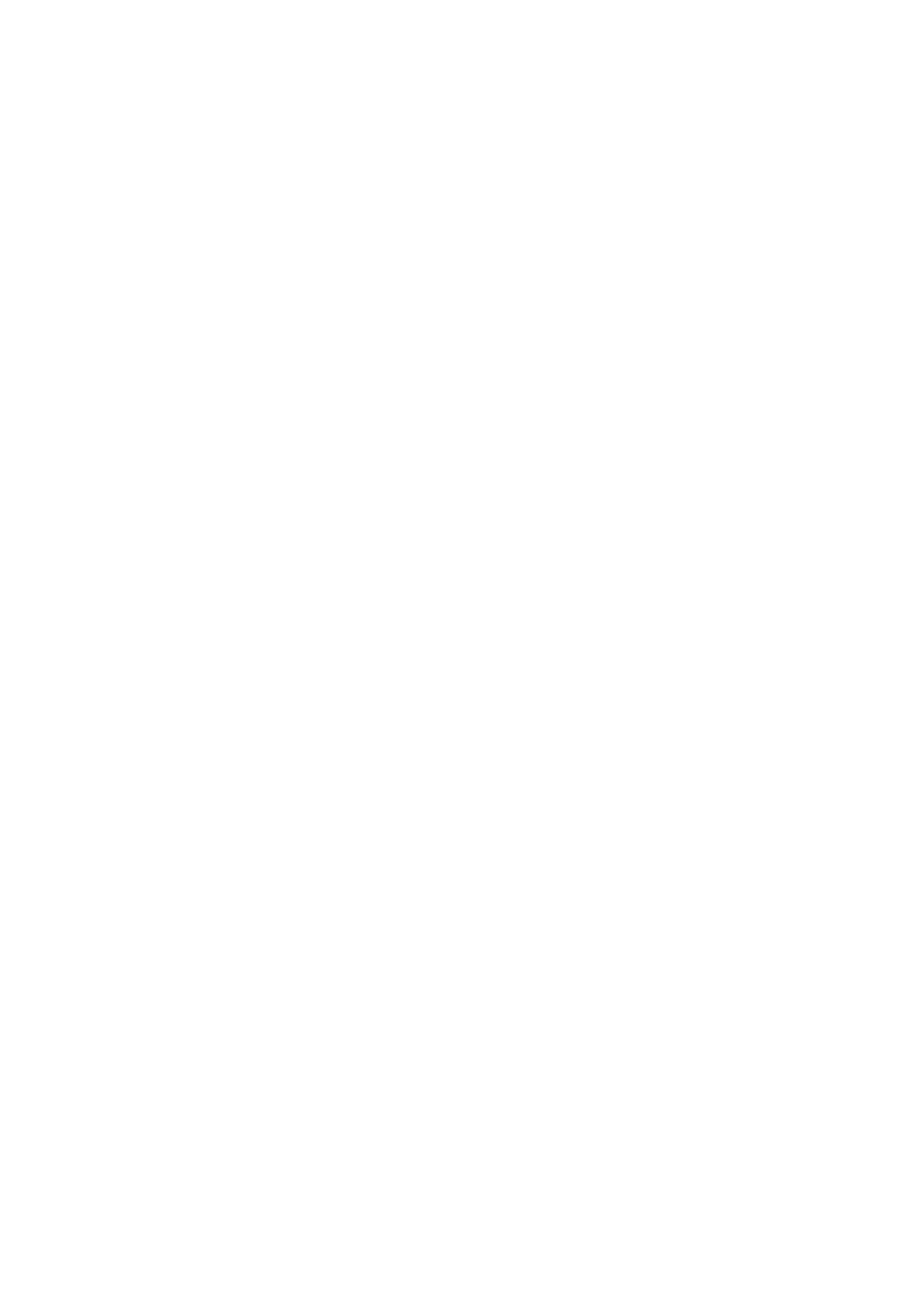# Non-Existence of Time-Periodic Solutions of the Dirac Equation in an Axisymmetric Black Hole Geometry

r . Finster, iv. Kamiran, J. Smoller, and S.-1, rau<sup>t</sup>

May 1999

## Abstract

We prove that, in the non-extreme Kerr-Newman black hole geometry, the Dirac equation has no normalizable timeperiodic solutions- A key tool is Chandrasekhars separation of the Dirac equation in this geometry- A similar nonexistence theorem is established in a more general class of stationary axisymmetric metrics in which the Dirac equation is known to be separable- These results indicate that in contrast with the classical situation of massive particle orbits a quantum mechanical Dirac particle must either disappear into the black hole or escape to infinity.

## Introduction

it it that the Dirac proved in - the Dirac equation does not admit not admit not admit not admit  $\alpha$ time-periodic solutions in a non-extreme Reissner-Nordström black hole geometry. This result shows that quantization and the introduction of spin cause a signicant qualitative break-down of the classical situation, where it is well-known that there exist special choices of initial conditions for the motion of massive test particles which give rise to closed orbits Indeed the above theorem implies that the quantum mechanical Dirac wave function in the gravitational and electromagnetic fields of a static, spherically symmetric black hole describes a particle which must either disappear into the black hole or escape to infinity.

It is quite natural to ask whether this result is stable under perturbations of the background metricity at the nonexistence theorem for no non-metric periodic solutions and all the normalizable of the Dirac equation remains true if the background metric and electromagnetic field are changed in such a way that the spherical symmetry is destroyed. This is precisely the question that we address in this paper

We are guided in our choice of a more general background geometry by the uniqueness theorems of  $\mathbf{C}$  and  $\mathbf{C}$  and  $\mathbf{C}$  and  $\mathbf{C}$  and  $\mathbf{C}$  and  $\mathbf{C}$  and  $\mathbf{C}$  and  $\mathbf{C}$  and  $\mathbf{C}$  and  $\mathbf{C}$  and  $\mathbf{C}$  and  $\mathbf{C}$  and  $\mathbf{C}$  and  $\mathbf{C}$  and  $\mathbf{C}$  and  $\mathbf{C}$  and charged black hole equilibrium state is given by the Kerr-Newman solution of the Einstein-Maxwell equations. Thus, in order to investigate the non-existence of periodic solutions in the most general black hole geometry, we have to study the Dirac equation in the Kerr-Newman background. The fact that this study is even possible rests on the remarkable discovery made by Chandrasekhar that the Dirac equation is completely separable into ordinary differential equations in the Kerr-Newman background geometry, even though the

Research supported by  $NSERC$  grant  $#KGPIN$  105490-1998.

 $\mu_{\rm{R}}$  is extended that the NSF areas No. DMS-G-9802370.

rkesearch supported in part by the INSF, Grant IVo. 33-585-7510-2-30.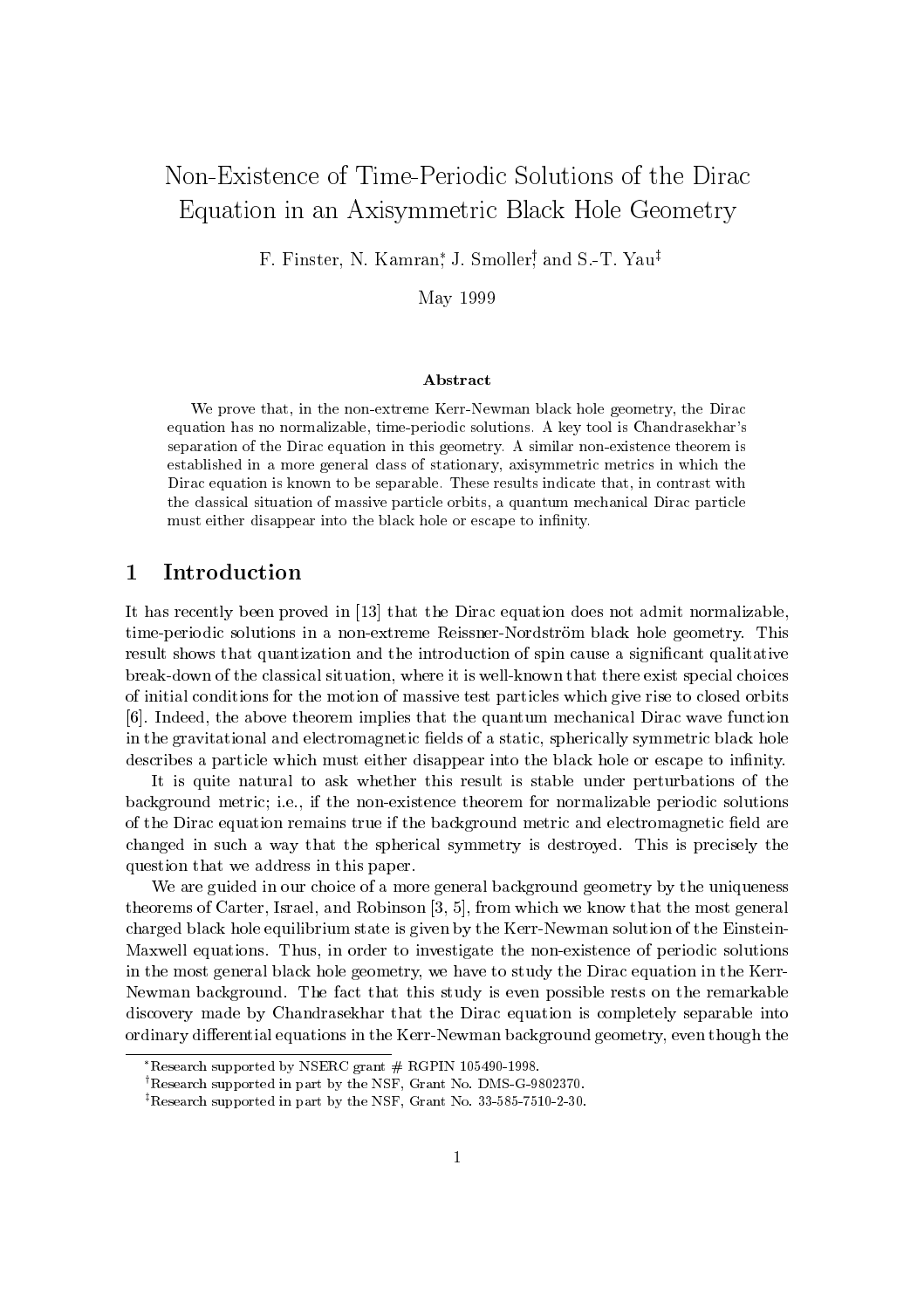metric is stationary and axisymmetric [7]. In order to state our result, let us first recall that the Kerr-Newman solution is characterized by three parameters, namely its mass  $M$ , angular momentum  $aM$  and electric charge  $Q$ . We prove that the non-existence theorem for normalizable solutions of the Dirac equation remains true in the case of a rotating Kerr-Newman black hole provided that the angular momentum per unit mass and the charge are sufficiently small relative to the total mass of the black hole. Such black holes have both a Cauchy and an event horizon, and are thus referred to as *non-extreme* black holes. Specifically, we prove:

**Theorem 1.1** In a Kerr-Newman black hole for which  $a^+ + Q^- < M^-$ , the Dirac equation has no normalizable, time-periodic solutions.

in Theorem 3.2, we give a similar nonexistence result for the most general stationary, axisymmetric metric in which the Dirac equation can be separated by Chandrasekhar's method. The hypotheses of this theorem are stated as much as possible in geometric terms. While the solutions one obtains by imposing the Einstein-Maxwell equations on this metric are of limited physical interest, this theorem indicates that our non-existence result applies in a broader context (e.g. for a more general energy-momentum tensor).

This paper is organized as follows. In Section 2.1, we derive the separability of the Dirac equation in the Kerr-Newman geometry in a form slightly different from the one used by Chandrasekhar so as to recover the equations established in - in the spheri cally symmetric limit, by letting the angular momentum parameter  $a$  tend to zero. In Section 2.2, we work out matching conditions for the spinor field across the horizons. This gives rise to a weak solution of the Dirac equation in the physical region of the maximal an alytic extension of the Kerr-Newman solution, which is valid across the Cauchy and event horizons We then proceed in Section - to establish the nonexistence of timeperiodic solutions. Just as in the spherically symmetric case, the crucial step consists in exploiting the conservation and positivity of the Dirac current to show that because of the matching conditions the only way in which a timeperiodic solution of the Dirac equation can be normalizable is that each term in the Fourier expansion of the spinor field in time and the angular variable around the axis of symmetry be identically zero While the regularity of the angular dependence of the separable solutions is manifest in the spherically symmetric Reissner-Nordström case, this is not so in the axisymmetric case treated in this paper. The regularity is therefore established in the Appendix. Finally, we consider in Section 3 the extension of Theorem 1.1 to more general stationary axisymmetric metrics.

## $\overline{2}$

#### $2.1$ The Dirac Equation in Boyer-Lindquist Coordinates

Recover that is boyer boxer and in Boyer Lind and the Kerry Linda of the Kerry and the Kerry takes the Kerry C  $f(x) = f(x) - f(x)$  . The same of  $f(x)$ 

$$
ds^{2} = g_{jk} dx^{j} x^{k}
$$
  
=  $\frac{\Delta}{U} (dt - a \sin^{2} \theta d\varphi)^{2} - U \left( \frac{dr^{2}}{\Delta} + d\theta^{2} \right) - \frac{\sin^{2} \theta}{U} (a dt - (r^{2} + a^{2}) d\varphi)^{2}$ , (2.1)

where

$$
U(r,\vartheta) \;=\; r^2 + a^2\,\cos^2\vartheta \quad , \hspace{1cm} \Delta(r) \;=\; r^2 - 2Mr + a^2 + Q^2 \quad .
$$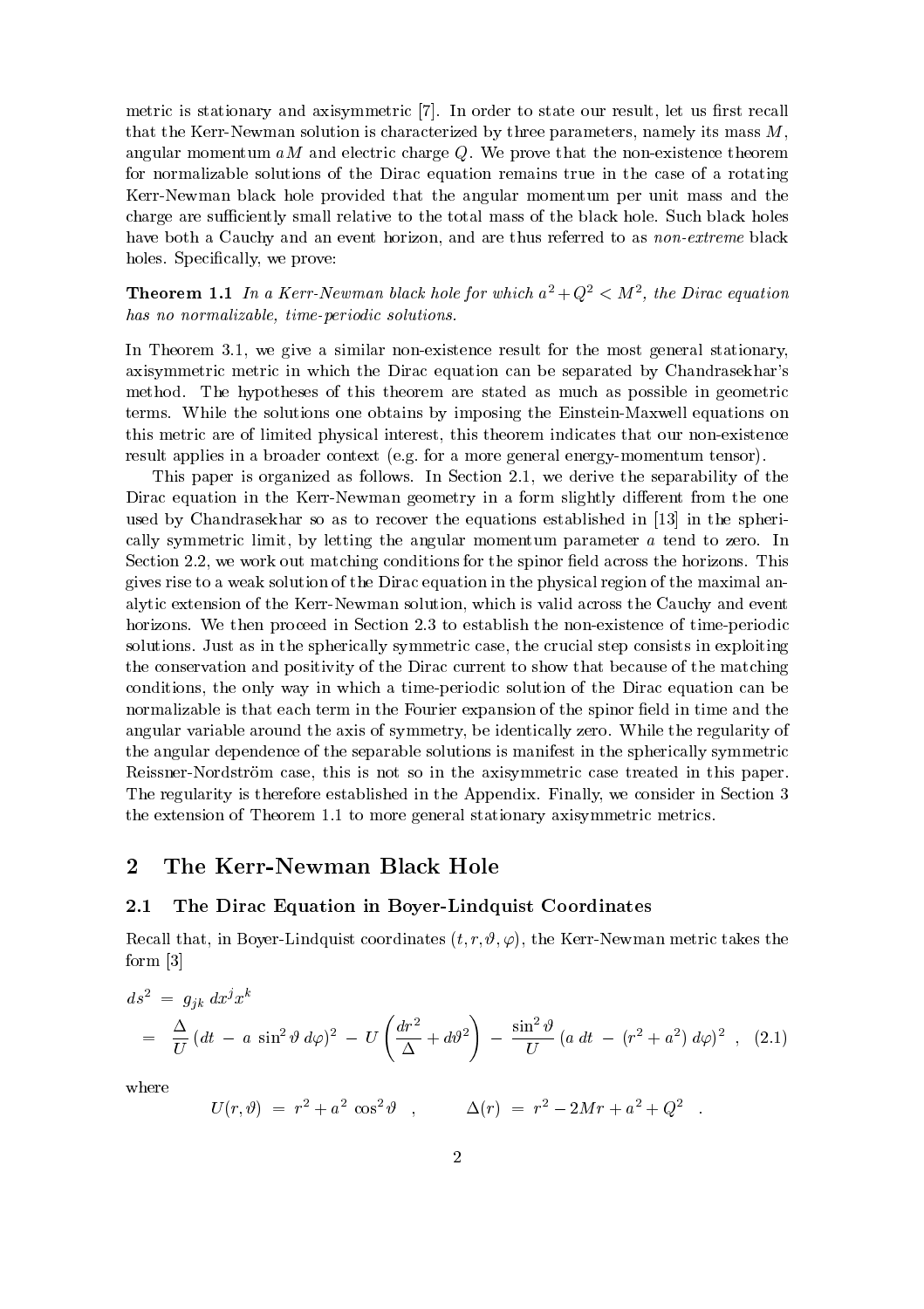and the electromagnetic potential is of the form

$$
A_j dx^j = -\frac{Q r}{U} (dt - a \sin^2 \vartheta d\varphi) \quad . \tag{2.2}
$$

The metric is singular at the origin  $r = 0$  and at the zeros of the function  $\Delta$ . We shall consider the so-called *non-extreme case M*  $> a + Q$ . In this case,  $\Delta$  has two distinct zeros

$$
r_0 \; = \; M \; - \; \sqrt{M^2 - a^2 - Q^2} \qquad \quad \text{and} \qquad \quad r_1 \; = \; M \; + \; \sqrt{M^2 - a^2 - Q^2} \quad .
$$

The two radial  $\alpha$  and r-corresponding to the event  $\alpha$  and  $\alpha$ non-extreme Kerr-Newman metric, respectively.

We briefly recall some elementary facts about the Dirac operator in curved space-time. The Dirac operator  $G$  is a differential operator of first order,

$$
G = iG^{j}(x)\frac{\partial}{\partial x^{j}} + B(x) , \qquad (2.3)
$$

where B and the Dirac matrices  $G^j$  are  $(4 \times 4)$ -matrices. The Dirac matrices are related to the Lorentzian metric via the anti-commutation relations

$$
g^{jk}(x) \mathbf{1} = \frac{1}{2} \left\{ G^{j}(x), \ G^{k}(x) \right\} \equiv \frac{1}{2} \left( G^{j}(x) \ G^{k}(x) \ + \ G^{k}(x) \ G^{j}(x) \right) \quad . \tag{2.4}
$$

The matrix  $B$  is determined by the spinor connection and the electromagnetic potential through minimal coupling. As such, it is determined by the Levi-Civita connection of the background Lorentzian metric  $(2.1)$  and the potential  $(2.2)$ . The Dirac matrices are not uniquely determined by the anti-commutation rules  $(2.4)$ . The ambiguity in the choice of Dirac matrices adapted to a given metric is formulated naturally in terms of the spin and frame bundles [17]. A convenient method for calculating the Dirac operator in this bundle formulation is provided by the Newman-Penrose formalism  $[6]$ . More generally, it is shown in  $\left[12\right]$  that all choices of Dirac matrices satisfying  $\left(2.4\right)$  yield unitarily equivalent Dirac operators. Furthermore, in  $[12]$ , explicit formulas for the matrix B in terms of the Dirac matrices  $G<sup>j</sup>$  are given. In the following, we attempt to combine the advantages of these dierent approaches namely we rst choose the Dirac matrices using a NewmanPenrose frame, and then construct the matrix  $B$  using the explicit formulas in [12].

We choose the so-called *symmetric frame*  $(l, n, m, \overline{m})$  of [4],

$$
l = \frac{1}{\sqrt{2U |\Delta|}} \left( (r^2 + a^2) \frac{\partial}{\partial t} + \Delta \frac{\partial}{\partial r} + a \frac{\partial}{\partial \phi} \right)
$$
  
\n
$$
n = \frac{\epsilon(\Delta)}{\sqrt{2U |\Delta|}} \left( (r^2 + a^2) \frac{\partial}{\partial t} - \Delta \frac{\partial}{\partial r} + a \frac{\partial}{\partial \phi} \right)
$$
  
\n
$$
m = \frac{1}{\sqrt{2U}} \left( ia \sin \vartheta \frac{\partial}{\partial t} + \frac{\partial}{\partial \vartheta} + \frac{i}{\sin \vartheta} \frac{\partial}{\partial \varphi} \right)
$$
  
\n
$$
\overline{m} = \frac{1}{\sqrt{2U}} \left( -ia \sin \vartheta \frac{\partial}{\partial t} + \frac{\partial}{\partial \vartheta} - \frac{i}{\sin \vartheta} \frac{\partial}{\partial \varphi} \right) ,
$$

where  $\epsilon$  is the step function  $\epsilon(x) = 1$  for  $x \geq 0$  and  $\epsilon(x) = -1$  otherwise. (Because of its symmetry properties, this frame is somewhat more convenient than the Kinnersley frame used in  $[6]$ . Also, the notation with the step function allows us to give a unified form of the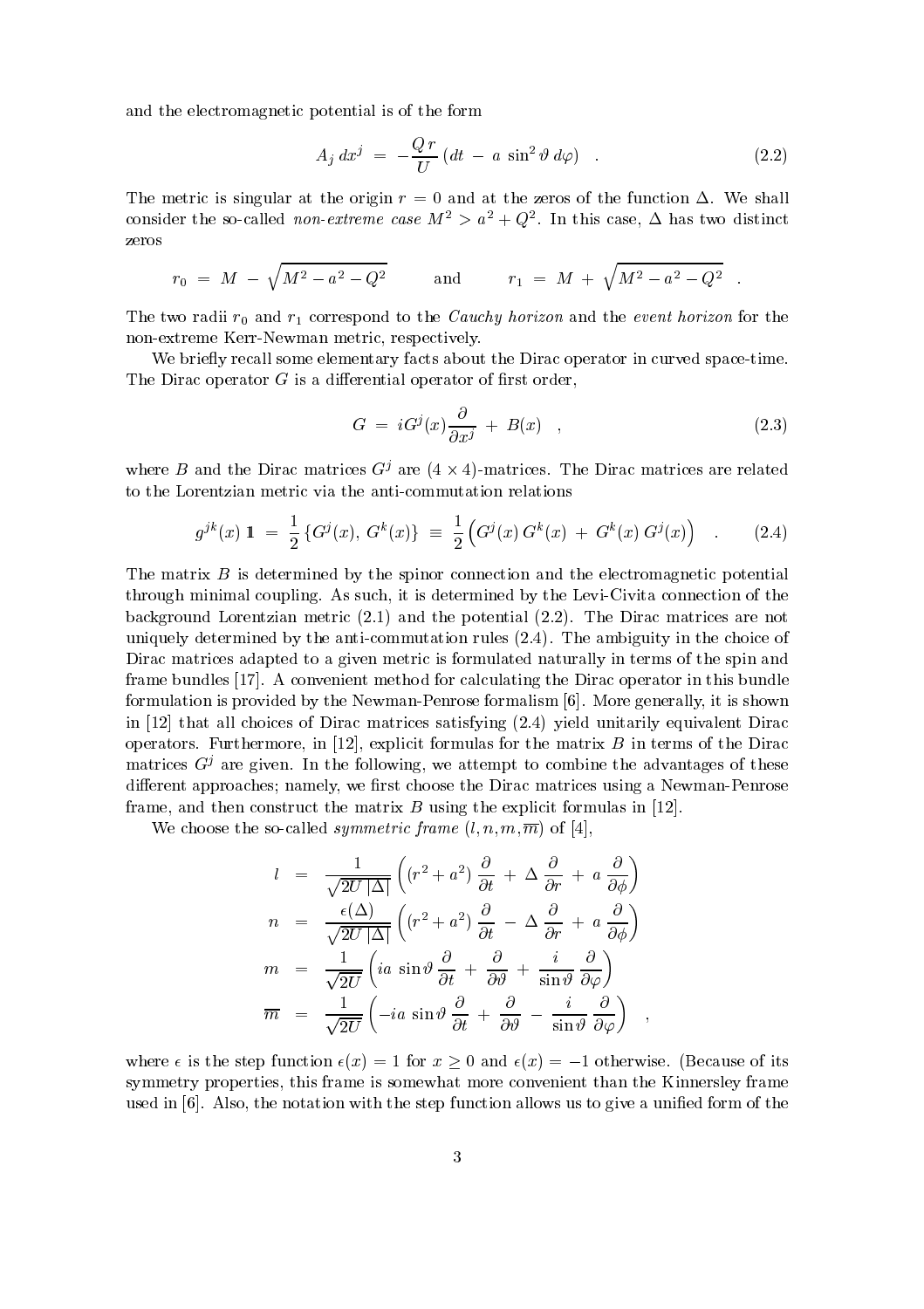frame both inside and outside the horizons.) The symmetric frame is a Newman-Penrose **number of the second of the second contract of the second contract of the second contract of the second contra** 

$$
\langle l, n \rangle = 1 \quad , \qquad \langle m, \overline{m} \rangle = -1 \quad ,
$$

and all other scalar products between the elements of the frame vanish. From this complex null frame, we can form a real frame  $(u_a)_{a=0,\dots,3}$  by setting

$$
u_0 = \frac{\epsilon(\Delta)}{\sqrt{2}} (l+n) , \qquad u_1 = \frac{1}{\sqrt{2}} (l-n) u_2 = \frac{1}{\sqrt{2}} (m + \overline{m}) , \qquad u_3 = \frac{1}{\sqrt{2} i} (m - \overline{m}) .
$$

This frame is orthonormal ie

$$
g_{jk} \; u_a^j \; u_b^k \; = \; \eta_{ab} \quad , \qquad \eta^{ab} \; u_a^j \; u_b^k \; = \; g^{jk} \quad , \tag{2.5}
$$

where  $\eta_{ab} = \eta^{ab} = \text{diag}(1, -1, -1, -1)$  is the Minkowski metric. We choose the Dirac matrices  $\gamma$ ,  $a = 0, \ldots, 3$  of Minkowski space in the Weyl representation

$$
\gamma^0 = \left( \begin{array}{cc} 0 & -1 \\ -1 & 0 \end{array} \right) , \qquad \vec{\gamma} = \left( \begin{array}{cc} 0 & -\vec{\sigma} \\ \vec{\sigma} & 0 \end{array} \right) ,
$$

where  $\vec{\sigma}$  are the usual Pauli matrices

$$
\sigma^1 = \begin{pmatrix} 0 & 1 \\ 1 & 0 \end{pmatrix} , \qquad \sigma^2 = \begin{pmatrix} 0 & -i \\ i & 0 \end{pmatrix} , \qquad \sigma^3 = \begin{pmatrix} 1 & 0 \\ 0 & -1 \end{pmatrix} . \qquad (2.6)
$$

The  $\gamma$  satisfy the anti-commutation relations

$$
\eta^{ab} = \frac{1}{2} \left\{ \gamma^a, \gamma^b \right\} \tag{2.7}
$$

We choose as Dirac matrices  $G^{j}$  associated to the Kerr-Newman metric the following linear compinations of the  $\gamma$  :

$$
G^{j}(x) = u_{a}^{j}(x) \gamma^{a} \qquad (2.8)
$$

As an immediate consequence of  $(2.5)$  and  $(2.7)$ , these Dirac matrices satisfy the anticommutation relations Next <sub>1</sub> it is in it is next also in a matrix B in an it is a property at an in shown that the Dirac matrices induce a spin connection  $D$ , which has the general form

$$
D_j = \frac{\partial}{\partial x^j} - iE_j - ieA_j \qquad \text{with} \qquad (2.9)
$$

$$
E_j = \frac{i}{2} \rho(\partial_j \rho) - \frac{i}{16} \operatorname{Tr} (G^m \nabla_j G^n) G_m G_n + \frac{i}{8} \operatorname{Tr} (\rho G_j \nabla_m G^m) \rho , \quad (2.10)
$$

where  $\rho = \frac{1}{4!} \epsilon_{jklm} G^j G^i G^i G^m$  is the pseudoscalar matrix,  $\epsilon_{jklm}$  is the Levi-Civita symbol of curved space-time, and  $A_i$  is the electromagnetic potential. Using the spin connection, the Dirac operator (2.3) can be written in the alternative form  $G = iG/D_i$ . Thus the matrix B is given by  $B = G^{j}(E_j + eA_j)$ . Since, in our context, the Dirac matrices  $G^{j}$  are imear combinations of the  $\gamma$ , the matrix  $\rho$  is simply the constant  $\rho = \gamma = i \gamma \gamma \gamma \gamma$ . As a consequence, the first and last summands in  $(2.10)$  vanish, and we obtain

$$
B = -\frac{i}{16} \operatorname{Tr} (G^m \nabla_j G^n) G^j G_m G_n + eG^j A_j . \qquad (2.11)
$$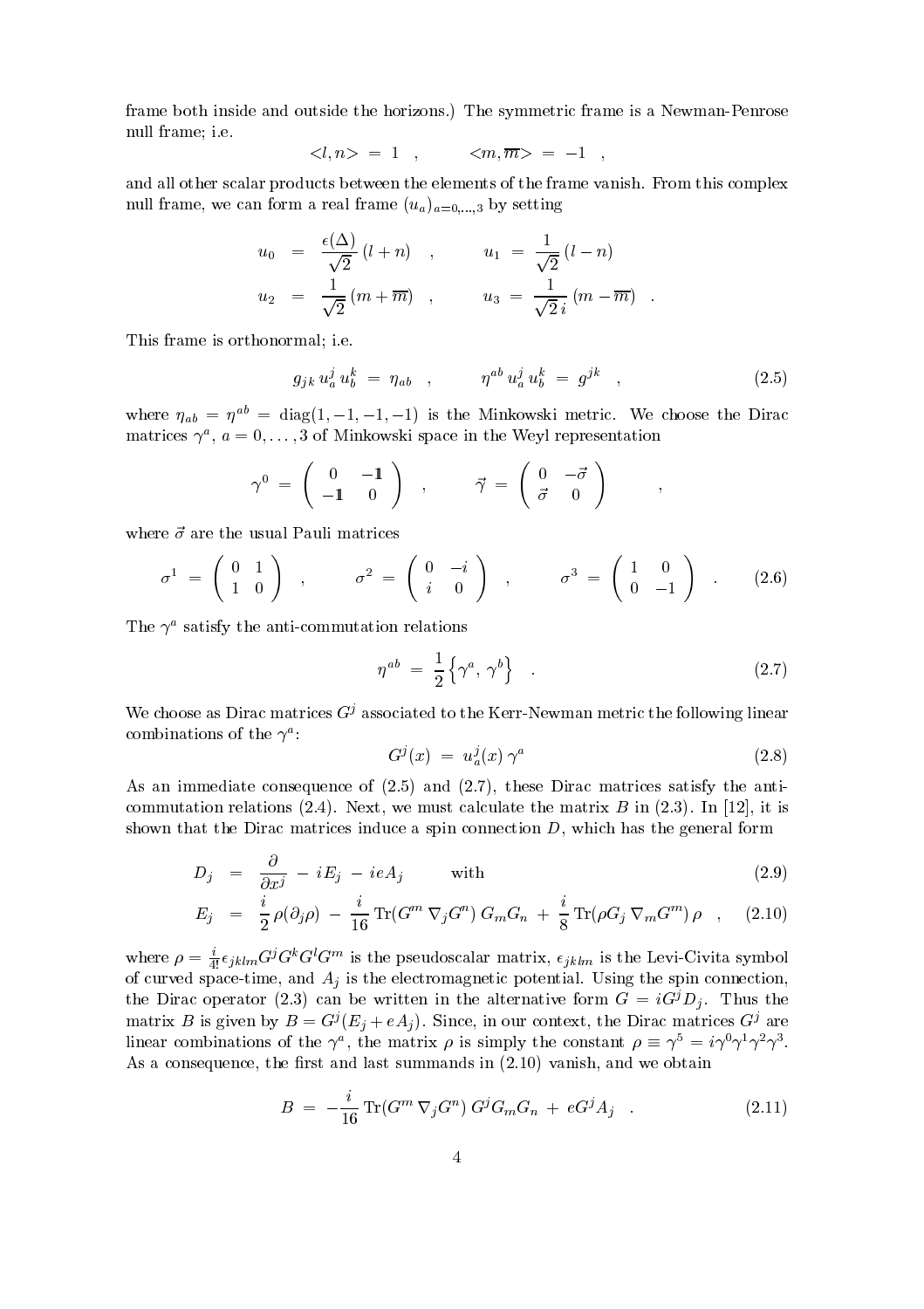Using Ricci's lemma,

$$
0 = 4\nabla_j g^{mn} = \nabla_j \text{Tr}(G^m G^n) = \text{Tr}((\nabla_j G^m) G^n) + \text{Tr}(G^m (\nabla_j G^n)) ,
$$

and the commutation rules of the Dirac matrices we can simplify the trace term as

$$
\operatorname{Tr}(G^m \nabla_j G^n) G^j G_m G_n
$$
\n
$$
= \operatorname{Tr}(G^m \nabla_j G^n) \left( \delta_m^j G_n - \delta_n^j G_m + G^j g_{mn} + i \epsilon_{mnp}^j \gamma^5 G^p \right)
$$
\n
$$
= -8 \nabla_j G^j + i \epsilon^{j mnp} \operatorname{Tr}(G_m \nabla_j G_n) \gamma^5 G_p . \tag{2.12}
$$

Since the Levi-Civita connection is torsion-free, we can replace the covariant derivative in the last summand in  $(2.12)$  by a partial derivative. We thus conclude that

$$
B = \frac{i}{2\sqrt{|g|}} \partial_j(\sqrt{|g|} u_a^j) \gamma^a
$$
  
 
$$
- \frac{i}{4} \epsilon^{jmnp} \eta^{ab} u_{am} (\partial_j u_{bn}) u_{cn} \gamma^5 \gamma^c + e A_j u_a^j \gamma^a
$$

 $(g$  denotes as usual the determinant of the Lorentzian metric). This formula for  $B$  is particularly convenient, because it only involves partial derivatives, so that it becomes unnecessary to compute the Christoffel symbols of the Levi-Civita connection. Next, we substitute the derived formulas for  $G'$  and  $D$  into (2.5) and obtain for the Dirac operator

$$
G = \begin{pmatrix} 0 & 0 & \alpha_+ & \beta_+ \\ 0 & 0 & \beta_- & \epsilon(\Delta) \alpha_- \\ \epsilon(\Delta) \overline{\alpha}_- & -\overline{\beta}_+ & 0 & 0 \\ -\overline{\beta}_- & \overline{\alpha}_+ & 0 & 0 \end{pmatrix} \text{ with } (2.13)
$$

$$
\beta_{\pm} = \frac{1}{\sqrt{U}} \left( i \frac{\partial}{\partial \theta} + i \frac{\cot \theta}{2} + \frac{a \sin \theta}{2U} (r - ia \cos \theta) \right) \pm \frac{1}{\sqrt{U}} \left( a \sin \theta \frac{\partial}{\partial t} + \frac{1}{\sin \theta} \frac{\partial}{\partial \varphi} \right)
$$
\n
$$
\overline{\beta}_{\pm} = \frac{1}{\sqrt{U}} \left( i \frac{\partial}{\partial \theta} + i \frac{\cot \theta}{2} - \frac{a \sin \theta}{2U} (r + ia \cos \theta) \right) \pm \frac{1}{\sqrt{U}} \left( a \sin \theta \frac{\partial}{\partial t} + \frac{1}{\sin \theta} \frac{\partial}{\partial \varphi} \right)
$$
\n
$$
\alpha_{\pm} = -\frac{\epsilon(\Delta)}{\sqrt{U |\Delta|}} \left( i (r^2 + a^2) \frac{\partial}{\partial t} + ia \frac{\partial}{\partial \varphi} + eQr \right)
$$
\n
$$
\pm \sqrt{\frac{|\Delta|}{U}} \left( i \frac{\partial}{\partial r} + i \frac{r - M}{2\Delta} + \frac{i}{2U} (r - ia \cos \theta) \right)
$$
\n
$$
\overline{\alpha}_{\pm} = -\frac{\epsilon(\Delta)}{\sqrt{U |\Delta|}} \left( i (r^2 + a^2) \frac{\partial}{\partial t} + ia \frac{\partial}{\partial \varphi} + eQr \right)
$$
\n
$$
\pm \sqrt{\frac{|\Delta|}{U}} \left( i \frac{\partial}{\partial r} + i \frac{r - M}{2\Delta} + \frac{i}{2U} (r + ia \cos \theta) \right) .
$$

The four-component wave function  $\Psi$  of a Dirac particle is a solution of the Dirac equation

$$
(G-m)\Psi = \begin{pmatrix} -m & 0 & \alpha_+ & \beta_+ \\ 0 & -m & \beta_- & \epsilon(\Delta)\alpha_- \\ \epsilon(\Delta)\overline{\alpha}_- & -\overline{\beta}_+ & -m & 0 \\ -\overline{\beta}_- & \overline{\alpha}_+ & 0 & -m \end{pmatrix} \Psi = 0 \quad . \tag{2.14}
$$

It is a remarkable fact that this equation can be completely separated into ordinary differential equations. This was first shown for the Kerr metric by Chandrasekhar [7], and was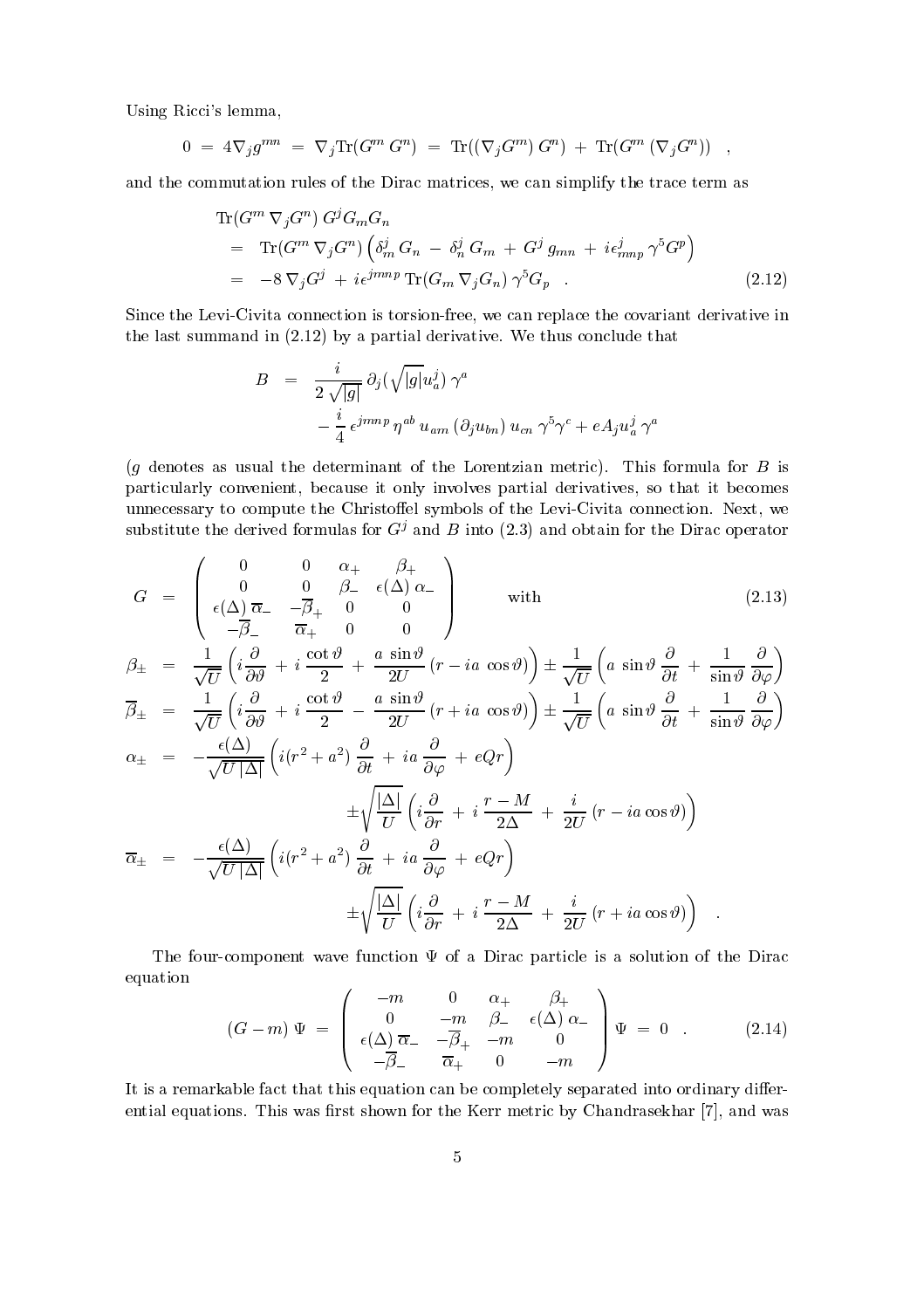later generalized to the Kerr-Newman background  $[16, 18]$ . We shall now briefly recall how this is done, since we will need the explicit form of the corresponding ordinary differential operators for the proof of Theorem We closely follow the procedure in Let Sr and  $r, v$  be the diagonal matrices

$$
S = |\Delta|^{\frac{1}{4}} \operatorname{diag} \left( (r - ia \cos \vartheta)^{\frac{1}{2}}, (r - ia \cos \vartheta)^{\frac{1}{2}}, (r + ia \cos \vartheta)^{\frac{1}{2}}, (r + ia \cos \vartheta)^{\frac{1}{2}} \right)
$$
  

$$
\Gamma = -i \operatorname{diag} ((r + ia \cos \vartheta), -(r + ia \cos \vartheta), -(r - ia \cos \vartheta), (r - ia \cos \vartheta))
$$

Then the transformed wave function

$$
\hat{\Psi} = S \Psi \tag{2.15}
$$

satisfies the Dirac equation

$$
\Gamma S \left( G - m \right) S^{-1} \, \hat{\Psi} = 0 \tag{2.16}
$$

This transformation is useful because the differential operator  $(2.16)$  can be written as a sum of an operator  $\mathcal{R}$ , which depends only on the radius r, and an operator  $\mathcal{A}$ , which depends only on the angular variable - More precisely an explicit calculation gives

$$
\Gamma S\left(G-m\right)S^{-1}~=~\mathcal{R}+\mathcal{A}
$$

with

$$
\mathcal{R} = \begin{pmatrix} imr & 0 & \sqrt{|\Delta|} \ \mathcal{D}_+ & 0 \\ 0 & -imr & 0 & \epsilon(\Delta) \sqrt{|\Delta|} \ \mathcal{D}_- \\ \epsilon(\Delta) \sqrt{|\Delta|} \ \mathcal{D}_- & 0 & -imr & 0 \\ 0 & \sqrt{|\Delta|} \ \mathcal{D}_+ & 0 & imr \end{pmatrix}
$$

$$
\mathcal{A} = \begin{pmatrix} -am\cos\vartheta & 0 & 0 & \mathcal{L}_+ \\ 0 & am\cos\vartheta & -\mathcal{L}_- & 0 \\ 0 & \mathcal{L}_+ & -am\cos\vartheta & 0 \\ -\mathcal{L}_- & 0 & 0 & am\cos\vartheta \end{pmatrix} ,
$$

where

$$
\mathcal{D}_{\pm} = \frac{\partial}{\partial r} \mp \frac{1}{\Delta} \left[ (r^2 + a^2) \frac{\partial}{\partial t} + a \frac{\partial}{\partial \varphi} - ieQr \right]
$$
  

$$
\mathcal{L}_{\pm} = \frac{\partial}{\partial \vartheta} + \frac{\cot \vartheta}{2} \mp i \left[ a \sin \vartheta \frac{\partial}{\partial t} + \frac{1}{\sin \vartheta} \frac{\partial}{\partial \varphi} \right]
$$

 $N$  row for  $\bm{x}$  we mist employ the ansatz

$$
\hat{\Psi}(t,r,\vartheta,\varphi) = e^{-i\omega t} e^{-ik\varphi} \hat{\Phi}(r,\vartheta) , \qquad \omega \in \mathbb{R}, k \in \mathbb{Z}
$$
 (2.17)

with a function  $\mathbf{v}$ , which is composed of radial functions  $\Lambda \pm (t)$  and angular functions Y-- in the form

$$
\hat{\Phi}(r,\vartheta) = \begin{pmatrix} X_{-}(r) Y_{-}(\vartheta) \\ X_{+}(r) Y_{+}(\vartheta) \\ X_{+}(r) Y_{-}(\vartheta) \\ X_{-}(r) Y_{+}(\vartheta) \end{pmatrix} . \tag{2.18}
$$

 $\mathcal{L}$  and  $\mathcal{L}$  are the set of  $\mathcal{L}$  and  $\mathcal{L}$  are the set of  $\mathcal{L}$ 

<sup>&</sup>lt;sup>1</sup>We mention for clarity that this transformation of the spinors differs from that in [4] by the factor  $|\Delta|^{\frac{1}{4}}$  in the definition of S. Our transformation simplifies the radial Dirac equation; moreover, it will make the form of our matching conditions easier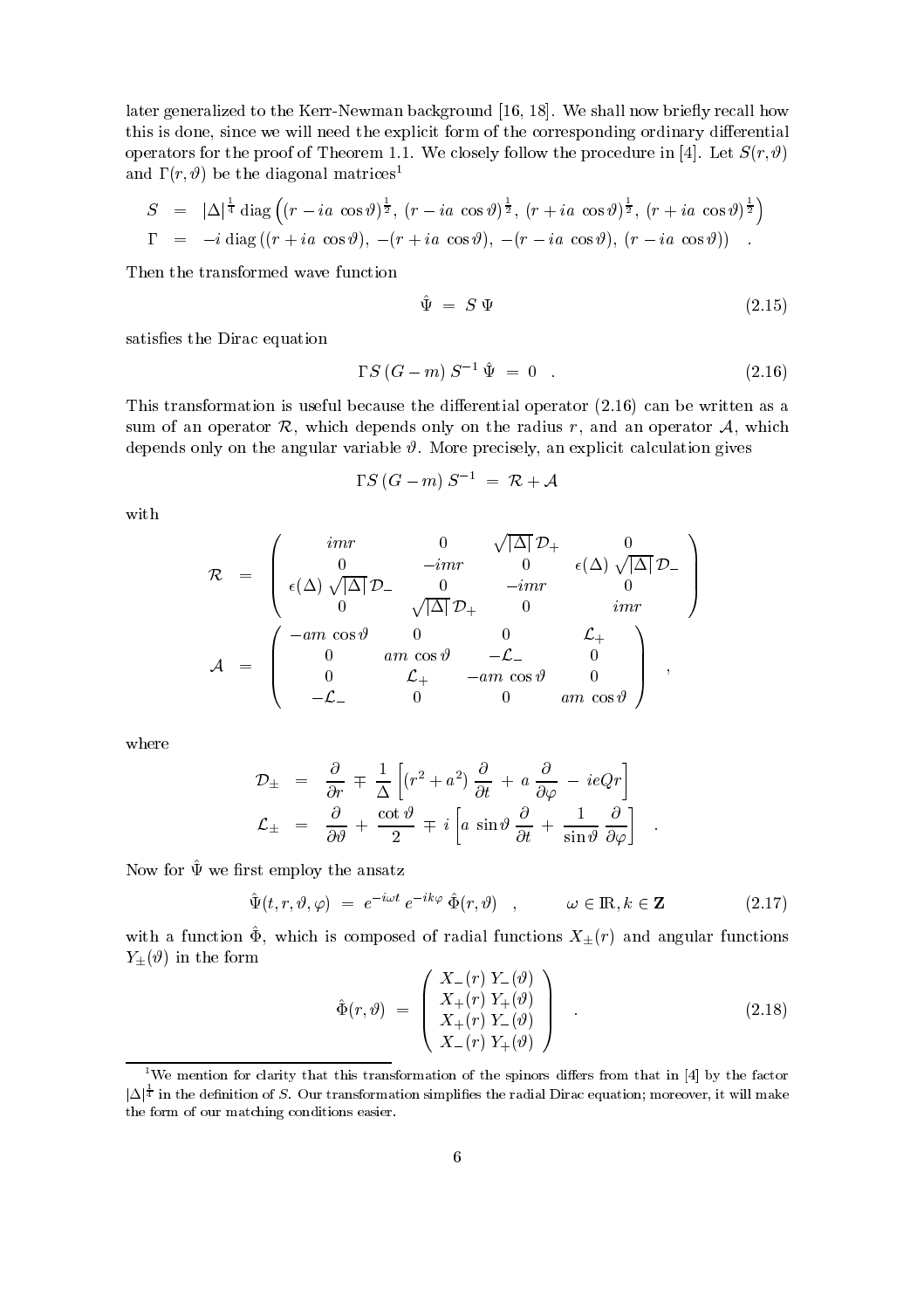By substituting  $(2.17)$  and  $(2.18)$  into the transformed Dirac equation  $(2.16)$ , we obtain the eigenvalue problems

$$
\mathcal{R}\,\hat{\Psi} = \lambda\,\hat{\Psi} \quad , \qquad \mathcal{A}\,\hat{\Psi} = -\lambda\,\hat{\Psi} \quad , \tag{2.19}
$$

whereby the Dirac equation  $(2.16)$  decouples into the system of ODEs

$$
\begin{pmatrix}\n\sqrt{|\Delta|} \mathcal{D}_+ & imr - \lambda \\
-imr - \lambda & \epsilon(\Delta) \sqrt{|\Delta|} \mathcal{D}_-\n\end{pmatrix}\n\begin{pmatrix}\nX_+ \\
X_-\n\end{pmatrix} = 0
$$
\n(2.20)

$$
\begin{pmatrix}\n\mathcal{L}_{+} & -am\cos\vartheta + \lambda \\
am\cos\vartheta + \lambda & -\mathcal{L}_{-}\n\end{pmatrix}\n\begin{pmatrix}\nY_{+} \\
Y_{-}\n\end{pmatrix} = 0 , \qquad (2.21)
$$

where  $\pm$  reduce to the radial and and and and angular operators and angular operators operators and angular operators operators and angular operators and angular operators and angular operators and angular operators and

$$
\mathcal{D}_{\pm} = \frac{\partial}{\partial r} \pm \frac{i}{\Delta} \left[ \omega (r^2 + a^2) + ka + eQr \right] \tag{2.22}
$$

$$
\mathcal{L}_{\pm} = \frac{\partial}{\partial \vartheta} + \frac{\cot \vartheta}{2} \mp \left[ a\omega \sin \vartheta + \frac{k}{\sin \vartheta} \right] \quad . \tag{2.23}
$$

For  $a \to 0$ , the Kerr-Newman metric goes over to the spherically symmetric Reissner-Nordstrom metric We now describe how one can recover the Dirac operator of - in this limit First of all in - the Dirac and not the Weyl representation of the Dirac matrices is used. Furthermore, instead of working with orthonormal frames, the Dirac matrices are constructed in - by multiplying the Dirac matrices of Minkowski space in polar coordinates  $\gamma$ ,  $\gamma$ ,  $\gamma$ ,  $\gamma$ ,  $\gamma$  with appropriate scalar functions. Because of these differences, the operator G<sup>ara</sup> obtained from (2.15) in the limit  $a \rightarrow 0$  coincides with the Dirac operators  $G^{-\alpha}$  in [15] only up to a unitary transformation. More precisely, we have in the notation of -

$$
G^{\text{in/out}} = V G^{a=0} V^{-1} \quad \text{with}
$$
  

$$
V(\vartheta, \varphi) = \frac{1}{\sqrt{2}} \begin{pmatrix} 1 & -1 \\ 1 & 1 \end{pmatrix} \frac{1}{2} \left( 1 + i(\sigma^1 + \sigma^2 + \sigma^3) \right) \exp\left( -i \frac{\varphi}{2} \sigma^1 \right) \exp\left( -i \frac{\vartheta}{2} \sigma^2 \right) .
$$

In the limit  $a \to 0$ , Chandrasekhar's separation of variables corresponds to the usual separation of the angular dependence in a spherically symmetric background. The angular operator A then has the explicit eigenvalues  $\lambda = \pm(\gamma + \frac{1}{2})$  with  $\gamma = \frac{1}{2}, \frac{1}{2}, \ldots$ . The regularity of the eigenfunctions of the angular operator <sup>A</sup> for general a is established in the Appendix

## 2.2 Matching of the Spinors Across the Horizons

Let us consider the Dirac wave function  $\Psi = S^{-1} \Psi$  with  $\Psi$  according to the ansatz  $(2.17), (2.18)$ . Then the Dirac equation  $(2.14)$  separately describes the wave function in the three regions <sup>r</sup> r r <sup>r</sup> r- and r r- for clarity we denote in these three regions by  $\Psi_I$ ,  $\Psi_M$ , and  $\Psi_O$ , respectively. Since the ODEs (2.20), (2.21) and the transformation  $S$  - are regular for  $r \notin \{0, r_0, r_1\}$ , the functions  $\Psi_I$ ,  $\Psi_M$ , and  $\Psi_O$  are smooth. However, the difficulty is that the coefficients in the Dirac equation have poles at r and respectively in the Statement consequence the Dirac will induce the Dirac will indeed the singular consequence for region for regions to transmiss the  $\mathbf{r}_1$ In this section, we shall derive *matching conditions* which relate the wave functions inside and outside each horizon. For the derivation, we shall first remove the singularities of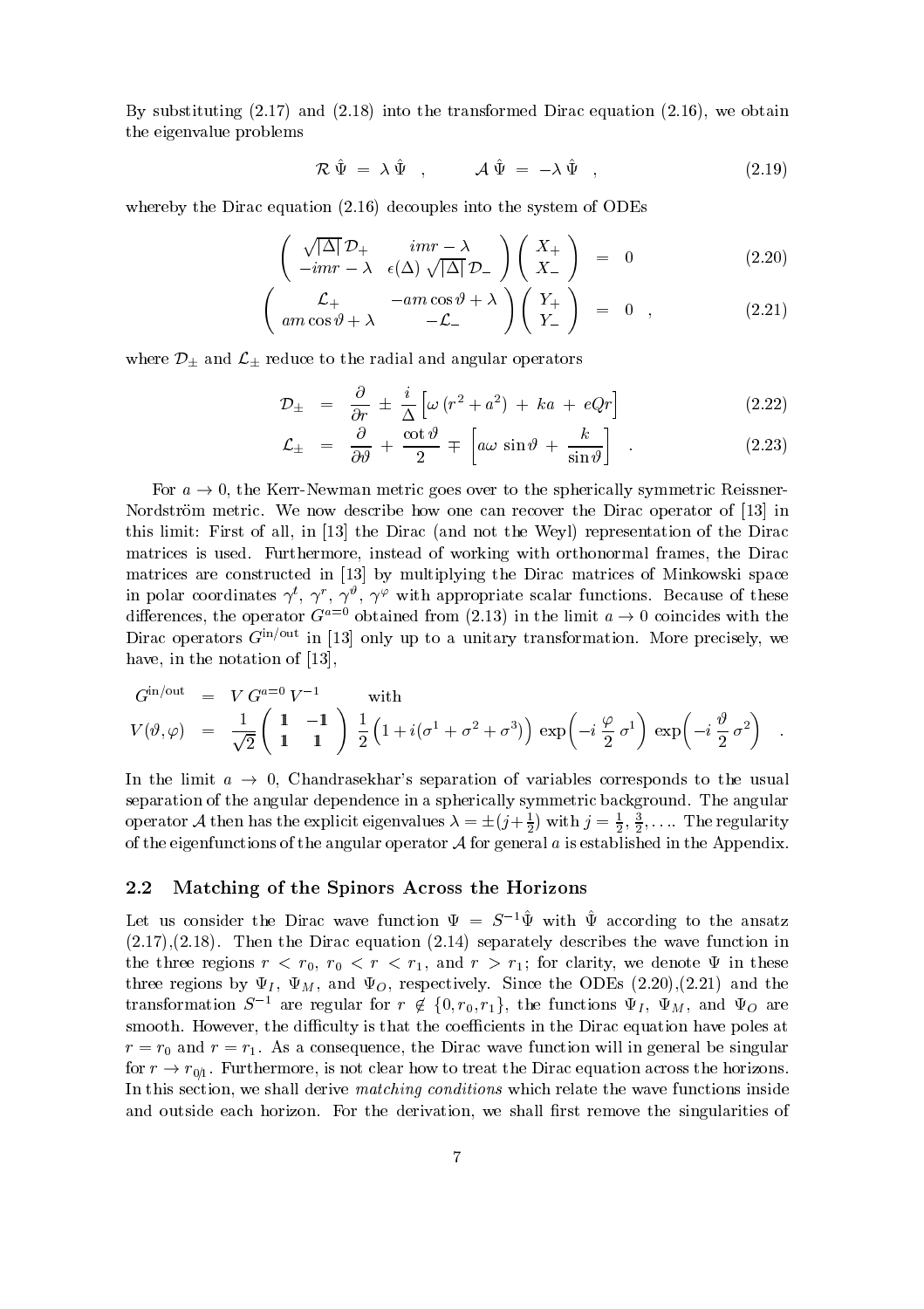the metric on the horizons by transforming to Kerr coordinates. In these coordinates, we can also arrange that the Dirac operator is regular. This will allow us to derive a weak solution of the Dirac equation valid across the Cauchy and event horizons. In the end, we will transform the derived conditions back to Boyer-Lindquist coordinates.

First, we must choose coordinate systems where the metric becomes regular on the horizons One possibility is to go over to the Kerr coordinates u r - given in innitesimal form by -

$$
du_{+} = dt + \frac{r^2 + a^2}{\Delta} dr , \qquad d\varphi_{+} = d\varphi + \frac{a}{\Delta} dr .
$$

Alternative language that alternatively were considered using the coordinates using the coordinates using the coordinates of the coordinates of the coordinates of the coordinates of the coordinates of the coordinates of th

$$
du_{-} \; = \; dt \; - \; \frac{r^2 + a^2}{\Delta} \, dr \quad , \qquad d\varphi_{-} \; = \; d\varphi - \frac{a}{\Delta} \, dr \quad .
$$

The variables  $u_{+}$  and  $u_{-}$  are the incoming and outgoing null coordinates, respectively. Along the lines u- const the variables <sup>t</sup> and <sup>r</sup> are related to each other by

$$
dt = \mp \frac{r^2 + a^2}{\Delta} dr .
$$

By integration, we see that, for  $r \to r_0$ , we have  $t \to \pm \infty$ . Similarly,  $\lim_{r \to r_1} t = \pm \infty$ .  $\mathbf{u}$ describe extensions of the original Boyer-Lindquist space-time, whereby the Cauchy and event horizons have moved to points at infinity. More precisely, the Cauchy horizon corresponds to the points responds to the points responds responds to the event horizon  $\mathcal{L}$ is a region of the chart up to the chart up to the chart up to the chart up to  $\mathbf{u}$ extends the Boyer-Lindquist space-time across the points  $(r = r_0, t = -\infty)$  and  $(r =$ rian to a chart under the chart unit where the chart chart use  $\alpha$  and  $\alpha$  and  $\alpha$  $r$  represents the term of  $r$  is the term of  $r$  is the term of  $r$  is the term of  $r$ 

We next work out the transformation of the wave functions from Boyer-Lindquist to Kerr coordinates We recover the chart use  $N$  -recovered the chart use  $N$  -recovered to  $\mathbb{R}^n$ the Dirac equation consists of a transformation of the space-time coordinates and of the spinors. For clarity, we perform these transformations in two separate steps. Changing only the space-time coordinates transforms the Dirac matrices to

$$
G^{u_{+}} = G^{t} \frac{\partial u_{+}}{\partial t} + G^{r} \frac{\partial u_{+}}{\partial r} = -\frac{a \sin \vartheta}{\sqrt{U}} \gamma^{2} + \frac{r^{2} + a^{2}}{\sqrt{U |\Delta|}} (\gamma^{0} - \gamma^{3})
$$
  
\n
$$
G^{r} = -\sqrt{\frac{|\Delta|}{U}} (\Theta(\Delta) \gamma^{3} + \Theta(-\Delta) \gamma^{0})
$$
  
\n
$$
G^{\vartheta} = -\frac{1}{\sqrt{U}} \gamma^{1}
$$
  
\n
$$
G^{\varphi_{+}} = G^{\varphi} \frac{\partial \varphi_{+}}{\partial \varphi} + G^{r} \frac{\partial \varphi_{+}}{\partial r} = -\frac{1}{\sin \vartheta \sqrt{U}} \gamma^{2} + \frac{a}{\sqrt{U |\Delta|}} (\gamma^{0} - \gamma^{3}) ,
$$

where  $\Theta$  is the Heaviside function  $\Theta(x) = 1$  for  $x \geq 0$  and  $\Theta(x) = 0$  otherwise. The matrices  $G^{++}$  and  $G^{++}$  are singular on the horizons. Therefore we transform the spinors and Dirac matrices according to

$$
\Psi \rightarrow \tilde{\Psi} = V(r) \Psi , \qquad G^j \rightarrow \tilde{G}^j = V(r) G^j V(r)^{-1} \qquad (2.24)
$$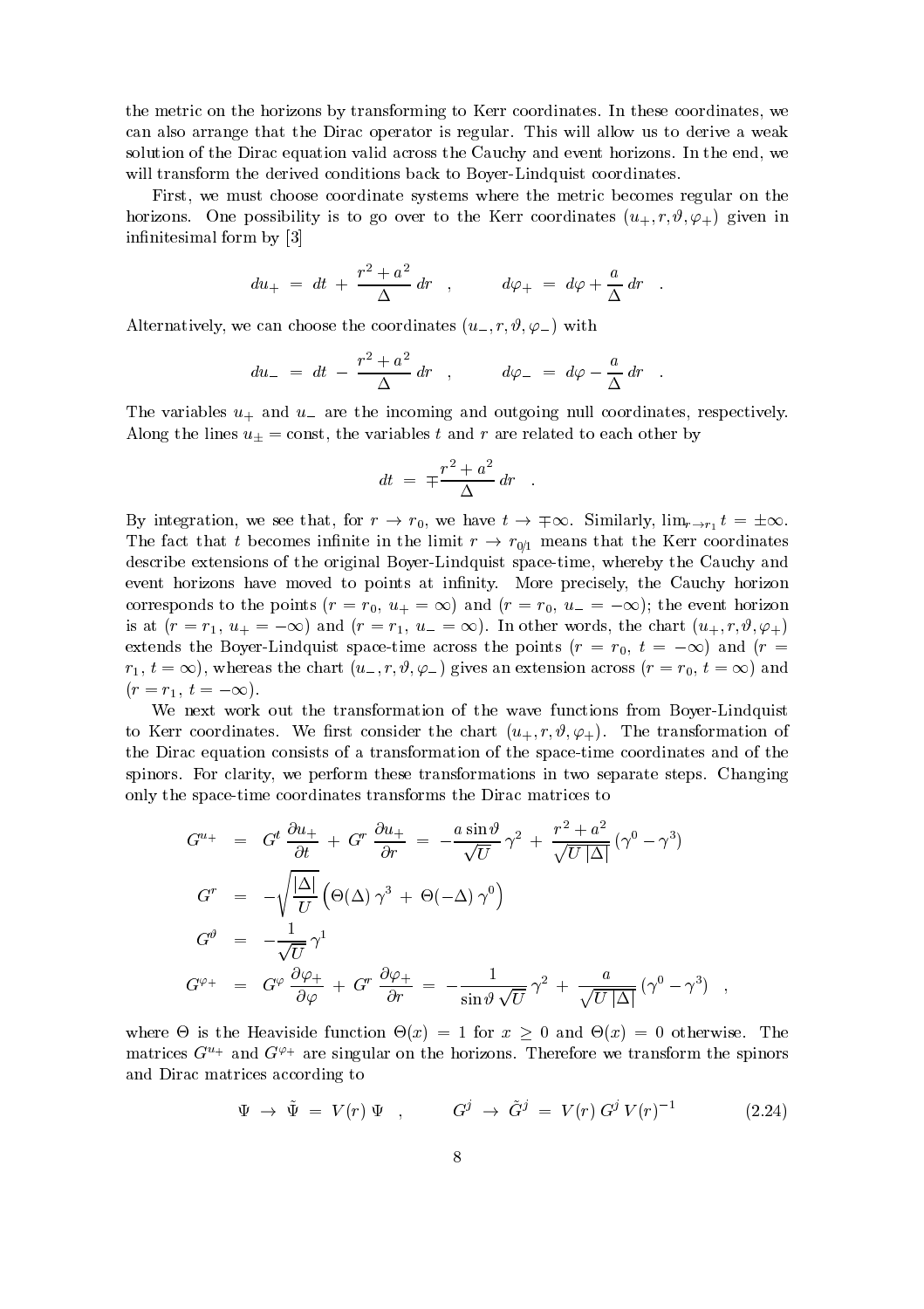with

$$
V(r) = \frac{1}{2} \left( |\Delta|^{-\frac{1}{4}} + |\Delta|^{\frac{1}{4}} \right) 1 - \frac{1}{2} \left( |\Delta|^{-\frac{1}{4}} - |\Delta|^{\frac{1}{4}} \right) \gamma^0 \gamma^3 \quad . \tag{2.25}
$$

The transformed Dirac matrices are

$$
\tilde{G}^{u+} = -\frac{a \sin \vartheta}{\sqrt{U}} \gamma^2 + \frac{r^2 + a^2}{\sqrt{U}} (\gamma^0 - \gamma^3)
$$
  
\n
$$
\tilde{G}^r = -\frac{1}{2\sqrt{U}} \left[ (1 - \Delta) \gamma^0 + (1 + \Delta) \gamma^3 \right]
$$
  
\n
$$
\tilde{G}^\vartheta = -\frac{1}{\sqrt{U}} \gamma^1
$$
  
\n
$$
\tilde{G}^\varphi_+ = -\frac{1}{\sin \vartheta \sqrt{U}} \gamma^2 + \frac{\sqrt{a}}{U} (\gamma^0 - \gamma^3) .
$$

 $N$ at the origin  $r = 0$ . The anti-commutation relations (2.4) allow us to check immediately that the metric is indeed regular across the horizons. The transformed Dirac operator  $G$ can be constructed from the Dirac matrices  $G'$  with the explicit formulas (2.11) and (2.5) (these formulas are valid in the same way with an additional tilde, because the matrices  $G<sup>j</sup>$  are again imear combinations of the Dirac matrices  $\gamma<sup>j</sup>$  of Minkowski space). From this, we see that all the coefficients of the Dirac operator G are regular across the horizons. According to the transformation  $(2.24)$  of the wave functions, the Dirac operators G and G! are related to each other by

$$
\tilde{G} \ = \ V \ G \ V^{-1} \quad .
$$

Since the operator G! is regular across the horizons we can now study the Dirac equa tion on the event and Cauchy horizons. We denote our original wave functions transformed to Kerr coordinates by  $\Psi I$ ,  $\Psi M$ , and  $\Psi O$ . They are smooth in the regions  $r \le r_0$ , r <sup>r</sup> r- and r r- and satisfy the Dirac equation there However they may have singularities at  $r = r_0$  and  $r = r_1$ . Let us assume that  $\mathscr{L} := \mathscr{L}_I \top \mathscr{L}_M \top \mathscr{L}_U$  is a generalized solution of the Dirac equation across the horizons. In order to analyze the behavior of the wave function frear the Cauchy florizon, we write  $\bm{x}$  in a neighborhood of  $r = r_0$  in the form

$$
\tilde{\Psi} (u_+,r,\vartheta,\varphi_+) \,\,=\,\, \Theta (r_0 - r)\,\tilde{\Psi}_I (u_+,r,\vartheta,\varphi_+) \,\,+\,\, \Theta (r - r_0)\,\tilde{\Psi}_M (u_+,r,\vartheta,\varphi_+) \qquad
$$

and substitute into the Dirac equation  $(G = m) \mathcal{L} = 0$ . Since  $\mathcal{L}$  is a solution of the Dirac equation for  $r \neq r_0$ , we only get a contribution from the derivative of the Heaviside function, i.e. in a formal calculation

$$
0 = i\tilde{G}^r \delta(r - r_0) (\tilde{\Psi}_M(u_+, r, \vartheta, \varphi_+) - \tilde{\Psi}_I(u_+, r, \vartheta, \varphi_+))
$$
  
= 
$$
-\frac{i}{2\sqrt{U}} \delta(r - r_0) (\gamma^0 + \gamma^3) (\tilde{\Psi}_M(u_+, r, \vartheta, \varphi_+) - \tilde{\Psi}_I(u_+, r, \vartheta, \varphi_+))
$$

To give this distributional equation a precise meaning we multiply the above formal identity by a test function  $\eta(r)$  and integrate,

$$
0 = \int_{r_0-\varepsilon}^{r_0+\varepsilon} \eta(r) \,\delta(r-r_0) \left(\gamma^0+\gamma^3\right) \left(\tilde{\Psi}_M(u_+,r,\vartheta,\varphi_+) - \tilde{\Psi}_I(u_+,r,\vartheta,\varphi_+)\right) \quad . \tag{2.26}
$$

By choosing a function  $\eta(r)$  which goes to zero sufficiently fast for  $r \to r_0$ , we can make sense of this integral, even if  $(\gamma^* + \gamma^*) (\Psi_M - \Psi_I)$  is singular in this limit. For example,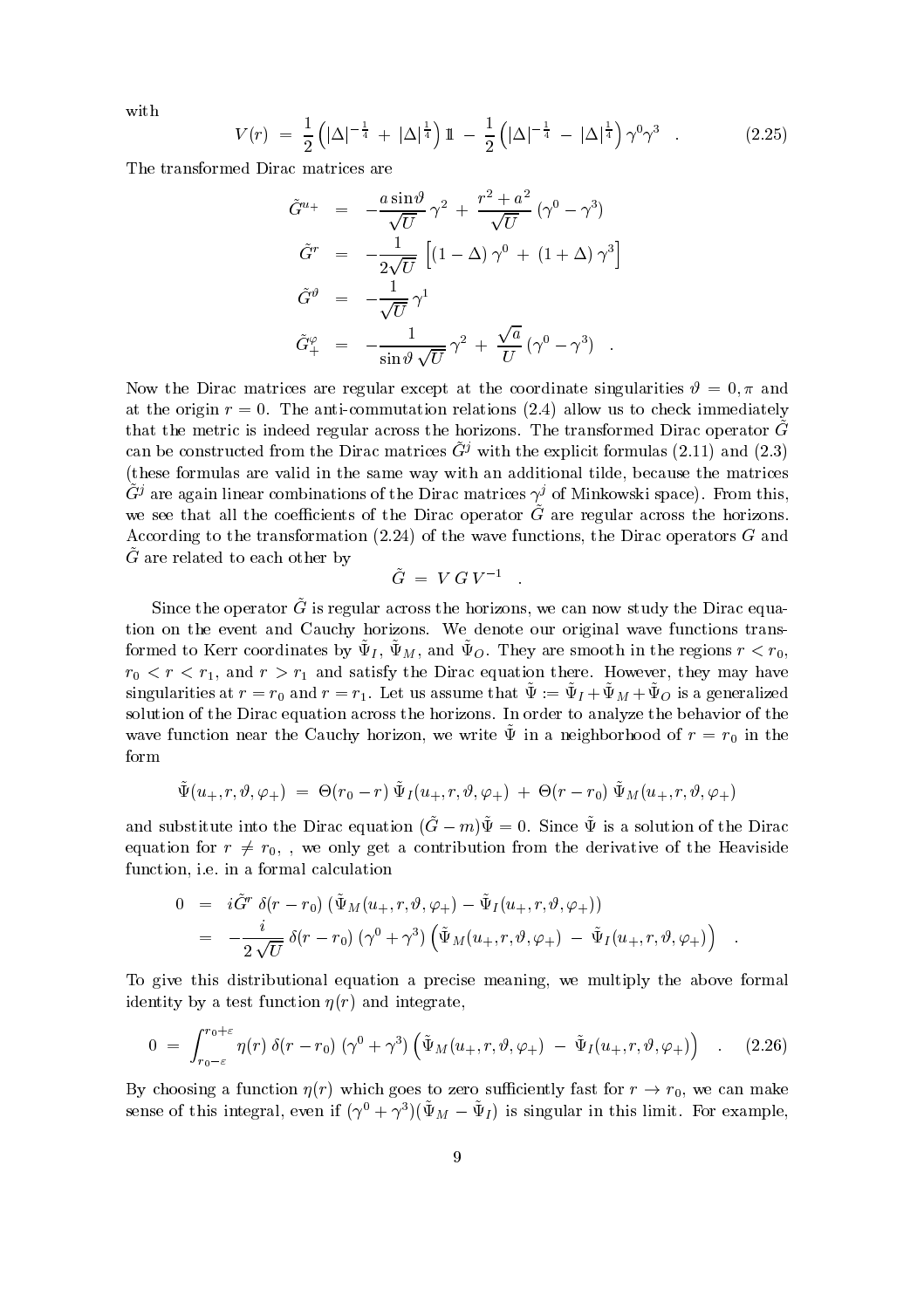we can choose  $\eta$  as  $\eta = (1 + |(\gamma^* + \gamma^*)| \Psi_B - \Psi_I)| - n$ , where h is a smooth function. It must be kept in mind, however, that we cannot choose  $\eta$  independently in the two regions  $r < r_0$  and  $r > r_0$ , because  $\eta$  must be smooth at  $r = r_0$ . As a consequence, we cannot conclude from  $(z, z_0)$  that  $\star$   $\chi$  and  $\star$   $\chi$  must both vanish on the Cauchy horizon. We only get the weaker condition that they have a similar behavior near this horizon namely it is necessary that the following "jump condition" holds:

$$
(\gamma^{0} + \gamma^{3}) (\tilde{\Psi}_{M}(u_{+}, r_{0} + \varepsilon, \vartheta, \varphi_{+}) - \tilde{\Psi}_{I}(u_{+}, r_{0} - \varepsilon, \vartheta, \varphi_{+})
$$
  
=  $o(1 + |(\gamma^{0} + \gamma^{3}) \tilde{\Psi}_{M}(u_{+}, r_{0} + \varepsilon, \vartheta, \varphi_{+})|)$  as  $0 < \varepsilon \to 0$ . (2.27)

On the event horizon, we obtain in the same way the condition

$$
(\gamma^0 + \gamma^3) (\bar{\Psi}_O(u_+, r_1 + \varepsilon, \vartheta, \varphi_+) - \bar{\Psi}_M(u_+, r_1 - \varepsilon, \vartheta, \varphi_+))
$$
  
=  $o(1 + |(\gamma^0 + \gamma^3) \tilde{\Psi}_M(u_+, r_1 - \varepsilon, \vartheta, \varphi_+)|)$  as  $0 < \varepsilon \to 0$ . (2.28)

The construction and in the carried out in the chart under the part in the chart use of the chart use of the c larly in the coordinates u r - We list the resulting formulas The transformation to the chart  $(u_-, r, v, \varphi_-)$  gives for the Dirac matrices  $G^{--}$  and  $G^{--}$ 

$$
G^{u-} = -\frac{a \sin \vartheta}{\sqrt{U}} \gamma^2 + \frac{r^2 + a^2}{\sqrt{U |\Delta|}} \epsilon(\Delta) (\gamma^0 + \gamma^3)
$$
  

$$
G^{\varphi-} = -\frac{1}{\sin \vartheta \sqrt{U}} \gamma^2 + \frac{a}{\sqrt{U |\Delta|}} \epsilon(\Delta) (\gamma^0 + \gamma^3) .
$$

To make these matrices regular, we transform the spinors according to  $(2.24)$  with

$$
V(r) = \frac{1}{2} \left( |\Delta|^{-\frac{1}{4}} + \epsilon(\Delta) |\Delta|^{\frac{1}{4}} \right) 1\!\!1 + \frac{1}{2} \left( |\Delta|^{-\frac{1}{4}} - \epsilon(\Delta) |\Delta|^{\frac{1}{4}} \right) \gamma^0 \gamma^3.
$$

This gives for the transformed Dirac matrices

$$
\tilde{G}^{u-} = -\frac{a \sin \vartheta}{\sqrt{U}} \gamma^2 + \frac{r^2 + a^2}{\sqrt{U}} (\gamma^0 + \gamma^3)
$$
  
\n
$$
\tilde{G}^r = -\frac{1}{2\sqrt{U}} \left[ (1 - \Delta) \gamma^0 - (1 + \Delta) \gamma^3 \right]
$$
  
\n
$$
\tilde{G}^{\vartheta} = -\frac{1}{\sqrt{U}} \gamma^1
$$
  
\n
$$
\tilde{G}^{\varphi}_{-} = -\frac{1}{\sin \vartheta \sqrt{U}} \gamma^2 + \frac{a}{\sqrt{U}} (\gamma^0 + \gamma^3)
$$

By evaluating the Dirac equation across the horizons in the weak sense, we obtain the conditions

$$
(\gamma^{0} - \gamma^{3}) (\tilde{\Psi}_{M}(u_{-}, r_{0} + \varepsilon, \vartheta, \varphi_{-}) - \tilde{\Psi}_{I}(u_{-}, r_{0} - \varepsilon, \vartheta, \varphi_{-})
$$
  
\n
$$
= o(1 + |(\gamma^{0} - \gamma^{3}) \tilde{\Psi}_{M}(u_{-}, r_{0} + \varepsilon, \vartheta, \varphi_{-})|) \text{ as } \varepsilon \to 0.
$$
  
\n
$$
(\gamma^{0} - \gamma^{3}) (\tilde{\Psi}_{O}(u_{-}, r_{1} + \varepsilon, \vartheta, \varphi_{-}) - \tilde{\Psi}_{M}(u_{-}, r_{1} - \varepsilon, \vartheta, \varphi_{-})
$$
  
\n
$$
= o(1 + |(\gamma^{0} - \gamma^{3}) \tilde{\Psi}_{M}(u_{-}, r_{1} - \varepsilon, \vartheta, \varphi_{-})|) \text{ as } \varepsilon \to 0.
$$
  
\n(2.30)

It remains to transform the conditions 
\$- back to BoyerLindquist coordi nates. Since the t- and  $\varphi$ -dependence of our wave function (2.17) has the form of a plane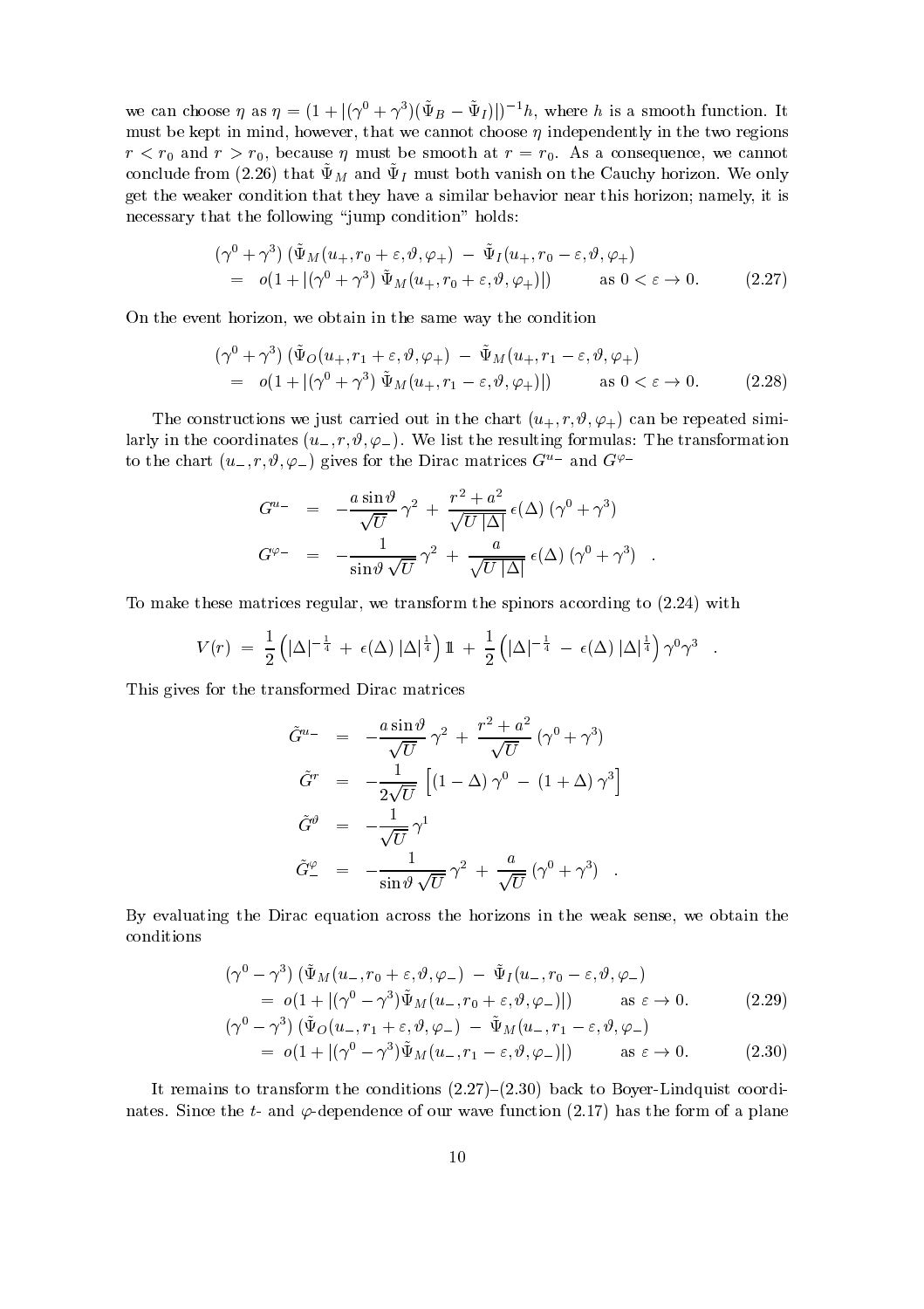wave, we immediately conclude that the condition  $(2.27)$  is also valid in Boyer-Lindquist coordinates. We do not again write out that we consider the limit  $0 < \varepsilon \to 0$ , but note that this condition was obtained by extending the Boyer-Lindquist space-time across the point  $(r = r_0, t = -\infty)$ ,

$$
(\gamma^0 + \gamma^3) (\tilde{\Psi}_M(t, r_0 + \varepsilon, \vartheta, \varphi) - \tilde{\Psi}_I(t, r_0 - \varepsilon, \vartheta, \varphi)
$$
  
=  $o(1 + |(\gamma^0 + \gamma^3) \tilde{\Psi}_M(t, r_0 + \varepsilon, \vartheta, \varphi)|)$  across  $t = -\infty$ .

We next substitute the transformation  $(2.24)$  and  $(2.25)$  of the spinors. Using the identity

$$
(\gamma^{0} + \gamma^{3}) V^{-1} = (\gamma^{0} + \gamma^{3}) \frac{1}{2} ((|\Delta|^{-\frac{1}{4}} + |\Delta|^{\frac{1}{4}}) + (|\Delta|^{-\frac{1}{4}} - |\Delta|^{\frac{1}{4}}) \gamma^{0} \gamma^{3})
$$
  
=  $|\Delta|^{-\frac{1}{4}} (\gamma^{0} + \gamma^{3})$ ,

we obtain the condition

$$
|\Delta|^{-\frac{1}{4}} (\gamma^0 + \gamma^3) (\Psi_M(t, r_0 + \varepsilon, \vartheta, \varphi) - \Psi_I(t, r_0 - \varepsilon, \vartheta, \varphi)
$$
  
=  $o(1 + |\Delta|^{-\frac{1}{4}} |(\gamma^0 + \gamma^3) \Psi_M(t, r_0 + \varepsilon, \vartheta, \varphi)|)$  across  $t = -\infty$ . (2.31)

Finally, we consider the transformation (2.15). It also preserves the factor ( $\gamma$   $\pm$   $\gamma$  ), because

$$
(\gamma^0 + \gamma^3) S = \text{diag}\left((r + ia \cos \vartheta)^{\frac{1}{2}}, (r + ia \cos \vartheta)^{\frac{1}{2}}, (r - ia \cos \vartheta)^{\frac{1}{2}}, (r - ia \cos \vartheta)^{\frac{1}{2}}\right) \times |\Delta|^{\frac{1}{4}} (\gamma^0 + \gamma^3) .
$$
\n(2.32)

The diagonal matrix in this equation is irrelevant because it is regular on the horizons The factors  $|\Delta|^{-\frac{1}{4}}$  in (2.31) are compensated by the factor  $|\Delta|^{\frac{1}{4}}$  in (2.32), and we end up with the simple condition

$$
(\gamma^{0} + \gamma^{3}) (\tilde{\Psi}_{M}(t, r_{0} + \varepsilon, \vartheta, \varphi) - \tilde{\Psi}_{I}(t, r_{0} - \varepsilon, \vartheta, \varphi)
$$
  
=  $o(1 + |(\gamma^{0} + \gamma^{3}) \tilde{\Psi}_{M}(t, r_{0} + \varepsilon, \vartheta, \varphi)|)$  across  $t = -\infty$ . (2.33)

Similarly the relations \$- transform into

$$
(\gamma^{0} + \gamma^{3}) (\hat{\Psi}_{O}(t, r_{1} + \varepsilon, \vartheta, \varphi) - \hat{\Psi}_{M}(t, r_{1} - \varepsilon, \vartheta, \varphi))
$$
  
=  $o(1 + |(\gamma^{0} + \gamma^{3}) \hat{\Psi}_{M}(t, r_{1} - \varepsilon, \vartheta, t)|)$  across  $t = \infty$  (2.34)

$$
(\gamma^0 - \gamma^3) (\Psi_M(t, r_0 + \varepsilon, \vartheta, \varphi) - \Psi_I(t, r_0 - \varepsilon, \vartheta, \varphi)
$$
  
=  $o(1 + |(\gamma^0 - \gamma^3) \hat{\Psi}_M(t, r_0 + \varepsilon, \vartheta, \varphi)|)$  across  $t = \infty$  (2.35)

$$
(\gamma^0 - \gamma^3) \left( \hat{\Psi}_O(t, r_1 + \varepsilon, \vartheta, \varphi) - \hat{\Psi}_M(t, r_1 - \varepsilon, \vartheta, \varphi) \right)
$$
  
=  $o(1 + |(\gamma^0 - \gamma^3) \hat{\Psi}_M(t, r_1 - \varepsilon, \vartheta, \varphi)|)$  across  $t = -\infty$ . (2.36)

The equations --\$- are our matching conditions

## 2.3 Non-Existence of Time-Periodic Solutions

Before giving the proof of Theorem  $1.1$ , we must specify our assumptions on space-time and on the Dirac wave function in mathematical terms. By patching together the Kerr coordinate charts on the maximum the maximally extended Kerry at the space operator  $\mathbb{R}^n$  . The coordinate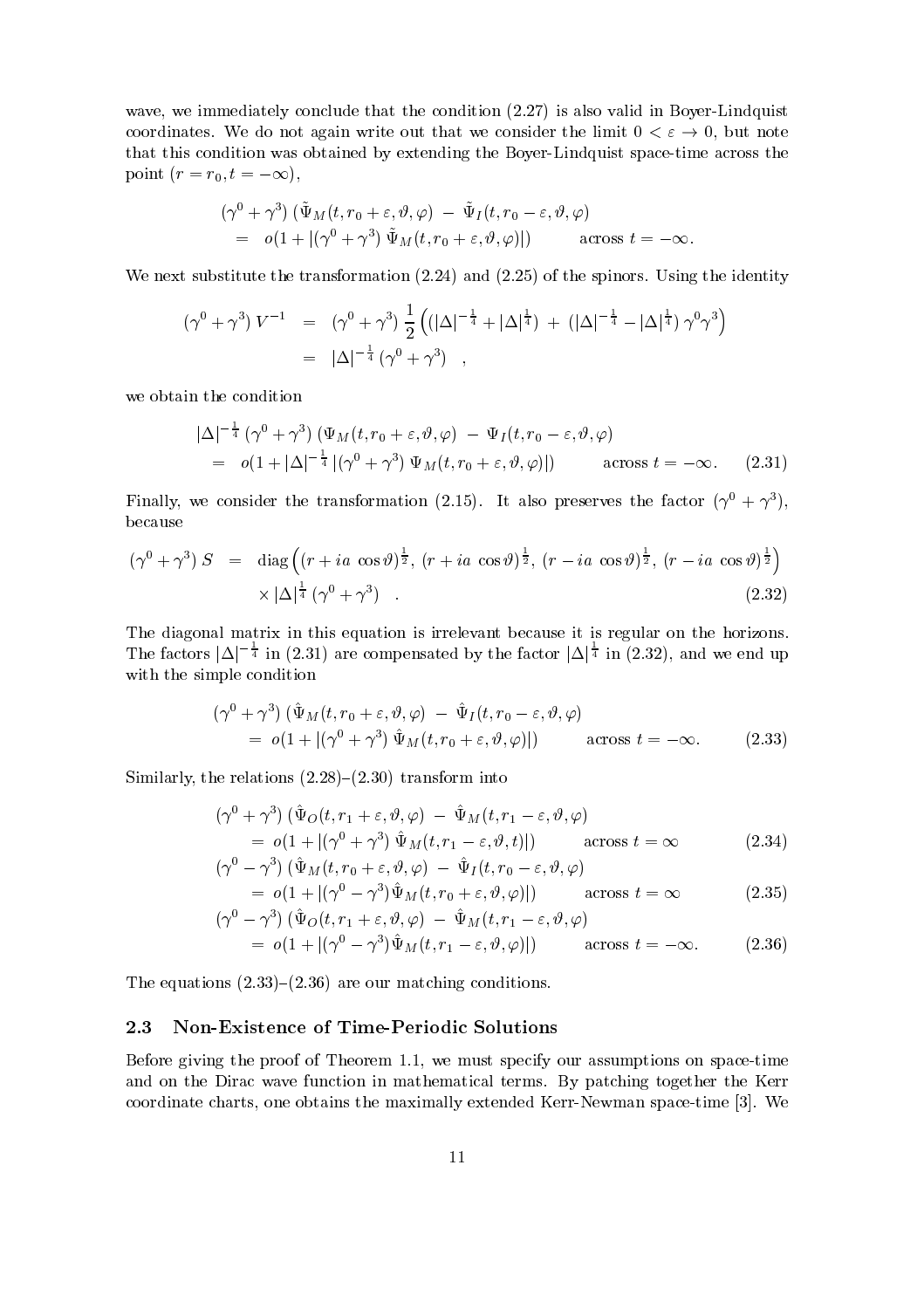

Figure 1: The conformal structure of the non-extreme Kerr-Newman solution

do not need the details of the maximal extension discussion here it successfully the Penrose discuss the Penro agram of Figure 1. Abstractly speaking, the time and axial symmetry of the Kerr-Newman solution means that the metric admits two Killing fields. In order to better visualize these symmetries, one can isometrically map the regions of type  $I, M$ , and  $O$  into the regions <sup>r</sup> r r <sup>r</sup> r- and r r- of the BoyerLindquist coordinates respectively then the Killing fields are simply the vector fields  $\partial_t$  and  $\partial_\varphi$ . The mappings to Boyer-Lindquist coordinates are unique up to the isometries of the Boyer-Lindquist space-time (i.e. rotations around the symmetry axis time translations parity transformations and in the case  $a = 0$ , time reversals). The Kerr coordinates, on the other hand, allow us to describe three adjacent regions of type I, M, and O including the boundaries between them. When we speak of Boyer-Lindquist or Kerr coordinates in the following, we implicitly mean that adjacent regions of the maximal extension are isometrically mapped to these coordinate charts. The maximal extension may be too general for a truly physical situation (if one thinks of a black hole which evolved from a gravitational collapse in the universe, for example, one may want to consider only one asymptotically flat region). Therefore we assume that our *physical space-time* is a given subset of the maximal extension. We call each region of type  $O$  which belongs to the physical space-time an *asymptotic end*. We assume that, in each asymptotic end, a *time direction* is given. Thus we can say that each asymptotic end is connected to two regions of type  $M$ , one in the future and one in the past. We assume that the physical wave function can be extended to the maximal Kerrnew man spacetime in the regions which do not belong to the physical spacetime the compact  $\sim$ extension  $\Psi$  shall be identically zero. We want to consider a black hole, i.e. the situation where particles can disappear into the event horizon, but where no matter can emerge from the interior of a horizon. Therefore we assume that  $\Psi$  is set identically zero in all regions of type  $M$  which are connected to the asymptotic ends in the past. The remaining assumptions can be stated most easily in BoyerLindquist coordinates Since the phase of a wave function  $\Psi$  has no physical significance, when we say that  $\Psi$  is time-periodic with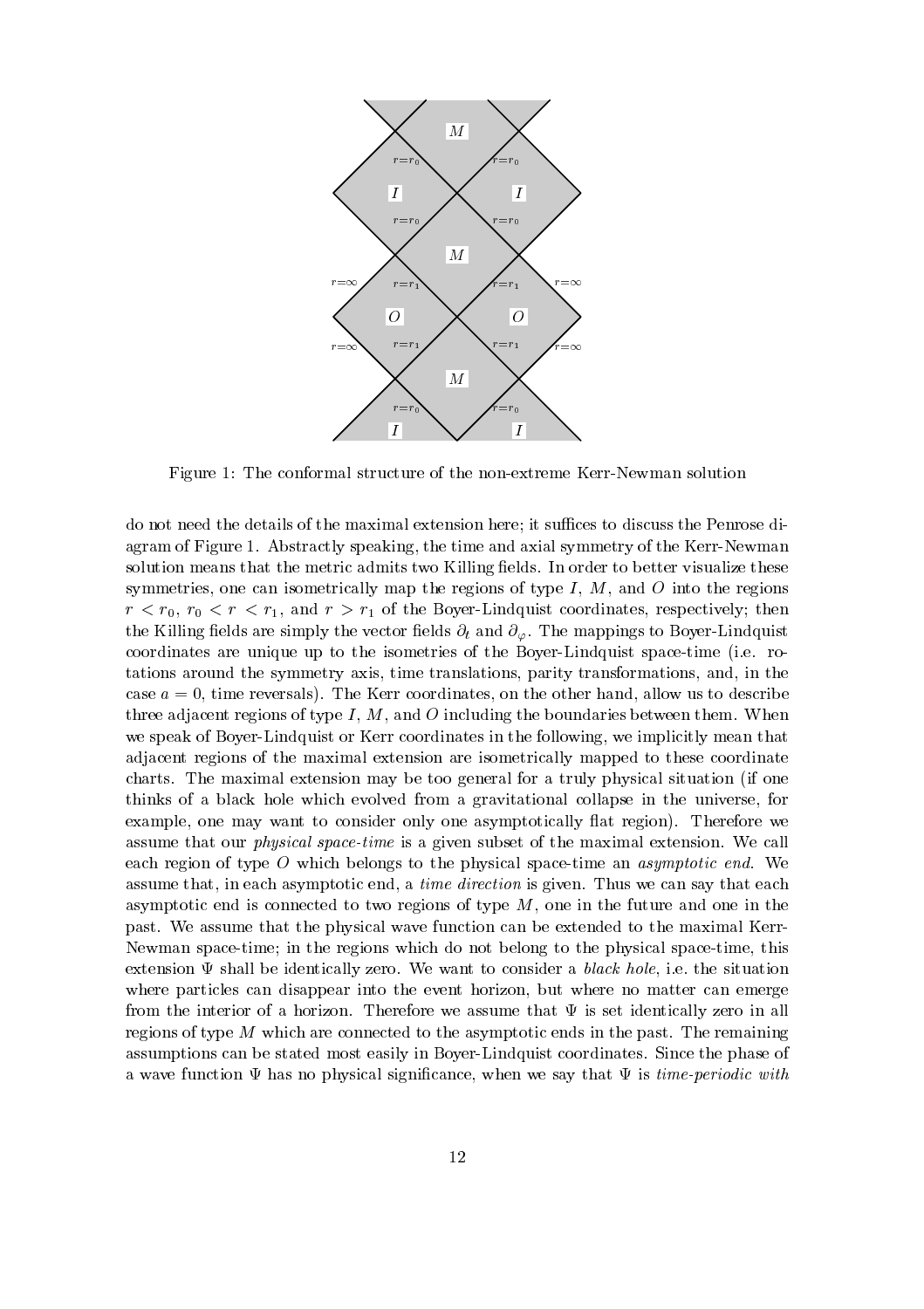period T we mean that there is a real parameter  $\Omega$  such that<sup>2</sup>

$$
\Psi(t+T,r,\vartheta,\varphi) \;=\; e^{-i\Omega T} \; \Psi(t,r,\vartheta,\varphi) \quad .
$$

For time-periodic wave functions, we can separate out the time dependence in a discrete Fourier series. More precisely, we can write the wave function as a superposition of the form

$$
\Psi(t,r,\vartheta,\varphi) = e^{-i\Omega t} \sum_{n,k \in \mathbf{Z}} \sum_{\lambda \in \sigma_k^n(\mathcal{A})} e^{-2\pi i n \frac{t}{T}} e^{-ik\varphi} \Phi^{\lambda nk}
$$
\n(2.37)

 $\mathcal{L}$  and  $\mathcal{L}$  and  $\mathcal{L}$  and  $\mathcal{L}$  and  $\mathcal{L}$  and  $\mathcal{L}$  and  $\mathcal{L}$  and  $\mathcal{L}$  and  $\mathcal{L}$  and  $\mathcal{L}$  and  $\mathcal{L}$  and  $\mathcal{L}$  and  $\mathcal{L}$  and  $\mathcal{L}$  and  $\mathcal{L}$  and  $\mathcal{L}$  and  $\mathcal{L}$  and

with

$$
\Phi^{\lambda n k}(r,\vartheta) \;=\; S^{-1}(r,\vartheta)\; \hat{\Phi}^{\lambda n k}(r,\vartheta) \quad , \hspace{1cm} \hat{\Phi}^{\lambda n k}(r,\vartheta) \;=\; \left( \begin{array}{c} X_{-\lambda n k}^{\lambda n k} \; Y_{-\lambda n k}^{\lambda n k} \\ X_{+\lambda n k}^{\lambda n k} \; Y_{\lambda n k}^{\lambda n k} \\ X_{-\lambda n k}^{\lambda n k} \; Y_{+\lambda n k}^{\lambda n k} \end{array} \right) \;\;,
$$

where the radial and angular functions  $\Lambda = (r)$  and  $Y = (v)$  satisfy the equations  $(2.20)$ and  $(2.21)$  with

$$
\omega(n) = \Omega + \frac{2\pi}{T} n .
$$

The index  $\lambda$  in (2.5*t*) labels the eigenvalue of the operator A in (2.19); the set  $\sigma_k^{\tau}(\mathcal{A})$ denotes (for fixed n and k) all the possible values of  $\lambda$ . As shown in the Appendix, the set  $\sigma_k(\mathcal{A})$  is discrete. Finally, we specify our *normalization condition*: The Dirac wave functions are endowed with a positive scalar product  $($ .  $|$ . For this, one chooses a spacelike hypersurface  $H$  together with a normal vector field  $\nu$  and considers for two wave functions  $\Psi$  and  $\Phi$  the integral

$$
(\Psi \mid \Phi)_{\mathcal{H}} := \int_{\mathcal{H}} \overline{\Psi} G^j \Phi \, \nu_j \, d\mu \quad , \tag{2.38}
$$

where  $\Psi = \Psi^* \gamma^0$  is the adjoint spinor, and where  $d\mu = \sqrt{q} d^{\circ}x$  is the invariant measure on  $\mathcal H$  (g now denotes the determinant of the induced Riemannian metric). In a regular space-time, current conservation  $V_j \Psi G^{\gamma} \Psi = 0$  implies that the scalar product (2.56) is independent of the choice of the hypersurface. The integrand of  $(\Psi|\Psi)_{\mathcal{H}}$  has the physical interpretation as the probability density of the Dirac particle Therefore one usually normalizes the wave functions in such a way that  $(\Psi | \Psi) = 1$ . In our context, the singularities of the metric make the situation more difficult. Indeed, the normalization integral for a hypersurface crossing a horizon is problematic since such a hypersurface will necessarily fail to be space-like on a set of positive measure. We will therefore only consider the normalization integral in each asymptotic end away from the event horizon More precisely we choose for given r r- the oneparameter family of hypersurfaces

$$
\mathcal{H}_{t_2} = \{ (t, r, \vartheta, \varphi) \text{ with } t = t_2, r > r_2 \} .
$$

 $\frac{1}{1}$ , of the Dirac equation the integral integral integral integral integral integral integral integral integral integral integral integral integral integral integral integral integral integral integral integral inte probability of the particle to be at time  $t_2$  in the region outside the ball of the radius  $r_2$  $\mathcal{L}$  are the original the clearly must clearly must consider than one Therefore we impose for a normalizable solution the condition that, in each asymptotic end,

$$
(\Psi \mid \Psi)_{\mathcal{H}_{t_2}} < \infty \quad \text{for all } t_2.
$$
 (2.39)

<sup>-</sup>We remark that the condition of timeperiodicity inside the horizon can be weakened to local uniform boundedness in t. This is proved by an "averaging argument" identical to the one given in  $[13,$  Appendix A.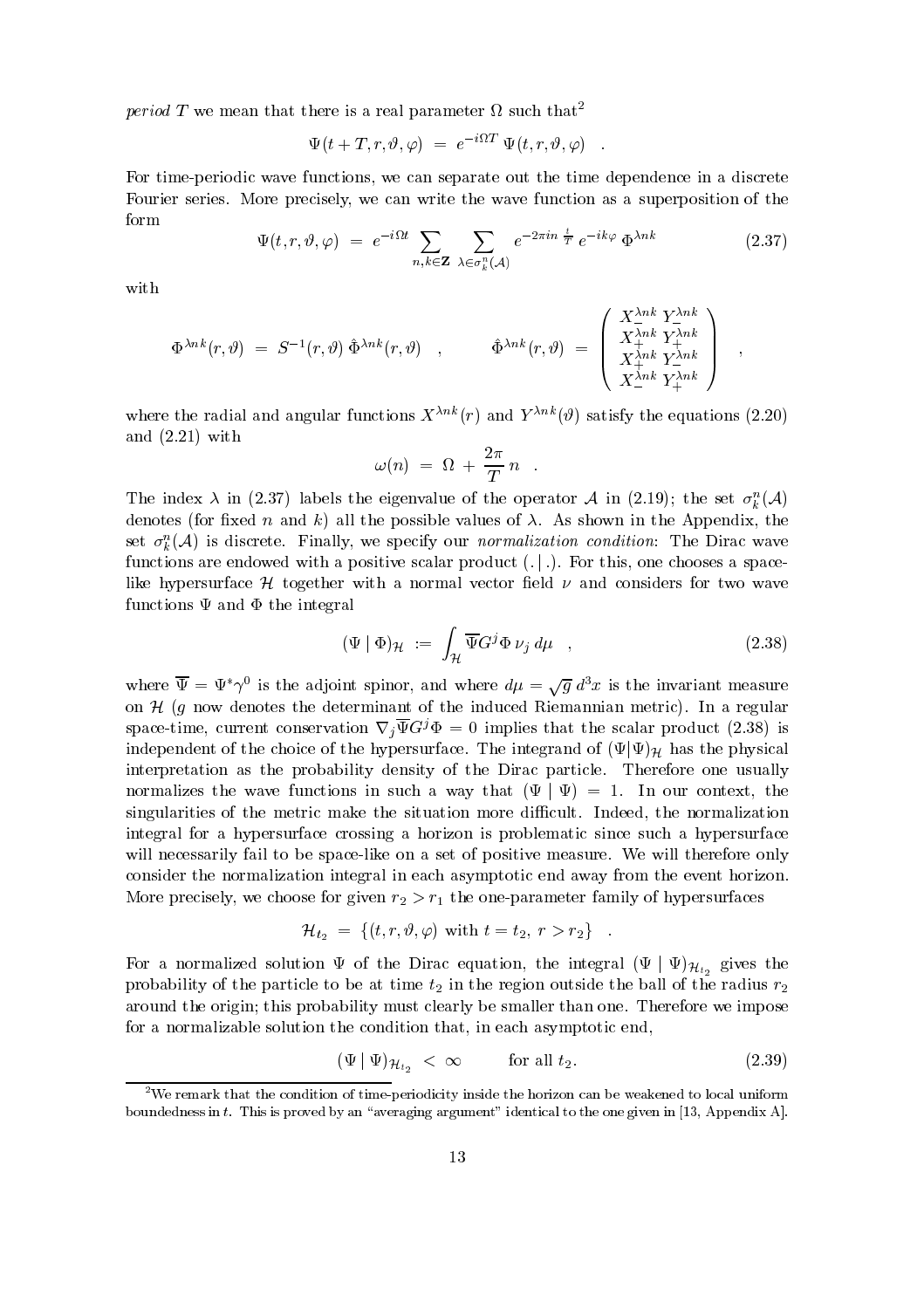We now begin the non-existence proof by analyzing the wave function in each asymptotic end in BoyerLindquist coordinates The following positivity argument shows that each component of the Dirac wave function must be normalizable: We average the normalization condition - one period and use the innite series - to obtain

$$
\infty > \frac{1}{T} \int_{t}^{t+T} d\tau \, (\Psi | \, \Psi)_{\mathcal{H}_{\tau}}
$$
\n
$$
= \sum_{n,n'} \sum_{k,k'} \sum_{\lambda,\lambda'} \frac{1}{T} \int_{t}^{t+T} d\tau \, e^{-2\pi i (n'-n)} \frac{\tau}{T}
$$
\n
$$
\times \int_{\mathcal{H}_{\tau}} e^{-i(k'-k)\varphi} \, \overline{\Phi^{\lambda n k}(r,\vartheta)} \, \Phi^{\lambda' n' k'}(r,\vartheta) \, d\mu_{\mathcal{H}} \quad . \tag{2.40}
$$

Since the plane waves in this formula are integrated over a whole period, we only get a contribution if  $\kappa = \kappa$  and  $n = n$ . As is shown in the Appendix, the v-integration gives zero unless  $\lambda = \lambda'$ , and thus the right hand-side of (2.40) reduces to

$$
\sum_{n,k\in\mathbf{Z}}\sum_{\lambda\in\sigma_k^n(\mathcal{A})}\int_{\mathcal{H}_{t,r_2}}\overline{\Phi^{\lambda nk}(r,\vartheta)}\,\Phi^{\lambda nk}(r,\vartheta)\,d\mu_{\mathcal{H}}\quad.\tag{2.41}
$$

Since the scalar product in  $(2.41)$  is positive, we conclude that the normalization integral must be finite for each  $\Phi^{\lambda nk}$ ,

$$
(\Phi^{\lambda nk} \mid \Phi^{\lambda nk})_{\mathcal{H}_t} < \infty \quad \text{for all } n, k \in \mathbf{Z}, \, \lambda \in \sigma_k^n(\mathcal{A}), \, t \in \mathbb{R}.
$$

In this way, we have reduced our problem to the analysis of static solutions of the Dirac equation. This simplification is especially useful because it enables us to work with the matching conditions of the previous section. In the following, we again use the notation  $(2.17), (2.18).$ 

**Lemma 2.1** The function  $|X|$  has finite obtinary values on the event horizon. If it is  $\mathbf{r}$  referred to the  $\mathbf{r}$  referred to  $\mathbf{r}$  and  $\mathbf{r}$  referred to  $\mathbf{r}$ 

*Proof:* The radial Dirac equation (2.20) gives for  $r>r_1$ 

$$
\sqrt{|\Delta|} \frac{d}{dr} |X|^2 = \langle \sqrt{|\Delta|} \frac{d}{dr} X, X \rangle + \langle X, \sqrt{|\Delta|} \frac{d}{dr} X \rangle
$$
  
=  $2\lambda \operatorname{Re}(\overline{X^+} X^-) + 2mr \operatorname{Im}(\overline{X^+} X^-)$  (2.42)

and thus

$$
-(|\lambda| + mr) |X|^2 \le \sqrt{|\Delta|} \frac{d}{dr} |X|^2 \le (|\lambda| + mr) |X|^2 \quad . \tag{2.43}
$$

In the case that  $|A|^{-}(r)$  has a zero for  $r > r_1$ , the uniqueness theorem for solutions of ODEs yields that  $\Lambda$  vanishes identically. In the opposite case  $|\Lambda|^{-}(r) > 0$  for all  $r > r_1$ we divide (2.43) by  $\sqrt{|\Delta|} |X|^2$  to get and integrate,

$$
-\int_r^{r'}(|\lambda|+mr)|\Delta|^{-\frac{1}{2}} \leq \log |X|^2\Big|_r^{r'} \leq \int_r^{r'}(|\lambda|+mr)|\Delta|^{-\frac{1}{2}} , \qquad r_1 < r < r'.
$$

Using that the singularity of  $|\Delta|^{-\frac{1}{2}}$  at  $r=r_1$  is integrable, we conclude that  $\log|X|^2$  has a <del>nite limit at range and range at r</del> respectively. In the case of the contract of the contract of the contract of the contract of the contract of the contract of the contract of the contract of the contract of the contra

Combining this lemma with our normalization and matching conditions, we can show now that the Dirac wave function is identically zero outside the event horizon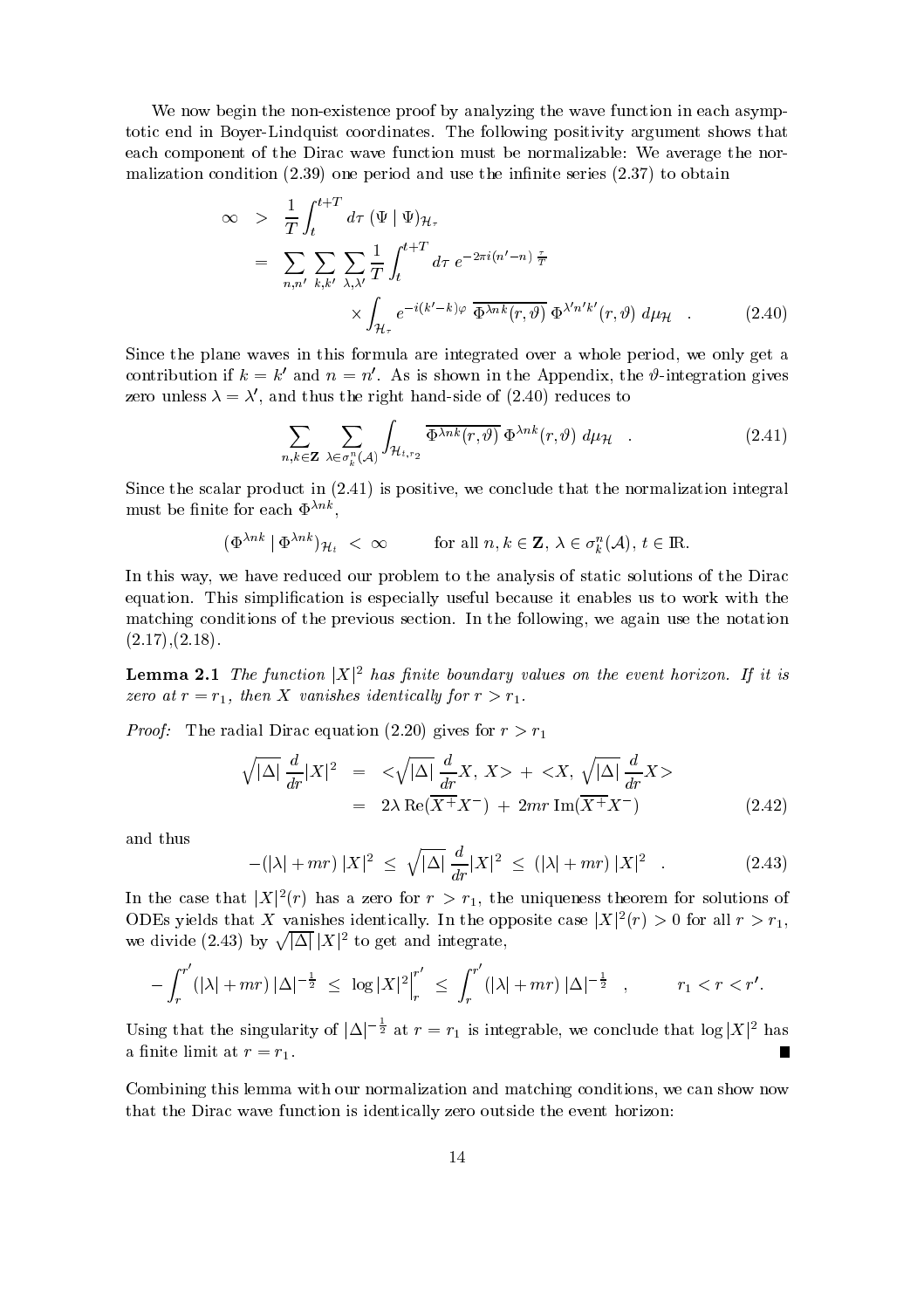$\bf{n}$  and  $\bf{z}$ ,  $\bf{z}$  by vanishes identically in each asymptotic end.

*Proof:* According to our black hole assumption, we can apply the matching condition  $(2.50)$  with  $\mathcal{L}M = 0$ . Expressed in the radial functions  $\Lambda$ , this implies that

$$
\lim_{r_1 < r \to r_1} X^-(r) = 0 \tag{2.44}
$$

Using asymptotic flatness and the transformation

$$
\overline{\Psi}\gamma^0\Psi\ =\ |\Delta|^{-\frac{1}{2}}\ U^{-\frac{1}{2}}\ \overline{\hat{\Psi}}\gamma^0 \hat{\Psi}\quad ,
$$

the normalization  $\mathbf{u}$  is equivalent to the integral condition  $\mathbf{u}$ 

$$
\int_{r_2}^{\infty} |X|^2 \, dr < \infty \qquad \text{for } r_2 > r_1. \tag{2.45}
$$

As an immediate consequence of the radial Dirac equation  $(2.20)$ ,

$$
\frac{d}{dr}\left(|X^+|^2 - |X^-|^2\right) = 0 \quad . \tag{2.46}
$$

I mus the function  $X^+$   $\Gamma = |X^-|$  is a constant; the normalization condition (2.40) implies that this constant must be zero

$$
|X^+|^2 - |X^-|^2 \ \equiv \ 0 \quad .
$$

rogether with the condition (2.44), we obtain that  $\lim_{r_1 < r \to r_1} |A| = 0$ . Lemma 2.1 yields П  $\alpha$  and consequently  $\alpha$ ), must vanish identically.

We remark that equation  $(2.46)$  can be interpreted physically as the conservation of the Dirac current in radial direction (notice that  $\Psi G^r \Psi = U^{-\frac{1}{2}} \left( |X^{+}|^2 - |X^{-}|^2 \right) |Y|^2$ ).

It remains to show that the wave function also vanishes in the interior of the horizons For this, we use the matching conditions and estimates similar to those in Lemma 2.1. Proof of Theorem - According to Lemma is identically zero in all regions of type O. We first consider a region of type  $M$  in Boyer-Lindquist coordinates. Crossing the event horizon in the past and in the future brings us to regions of type O where  $\Psi$  $\alpha$  is the matching conditions  $\alpha$  and  $\alpha$   $\beta$  and  $\beta$   $\beta$  and  $\beta$   $\beta$  and  $\beta$   $\beta$  and  $\beta$ 

$$
\lim_{r_1 > r \to r_1} (\gamma^0 + \gamma^3) \hat{\Psi}_M(t, r, \vartheta, \varphi) = 0 = \lim_{r_1 > r \to r_1} (\gamma^0 - \gamma^3) \hat{\Psi}_M(t, r, \vartheta, \varphi) ,
$$

and thus

$$
\lim_{r_1 > r \to r_1} \hat{\Psi}_M(t, r, \vartheta, \varphi) = 0 \quad . \tag{2.47}
$$

The radial Dirac equation  $(2.20)$  in the region M implies that

$$
\sqrt{|\Delta|}\;\frac{d}{dr}|X|^2\;=\;0
$$

(this again corresponds to the conservation of the radial Dirac Hux). Thus  $|X|$  ( $t$ ) can only go to zero for relationship in the relationship in the relationship in the relationship in the relationship in the relationship in the relationship in the relationship in the relationship in the relationship in the re identically zero in all regions of type  $M$ .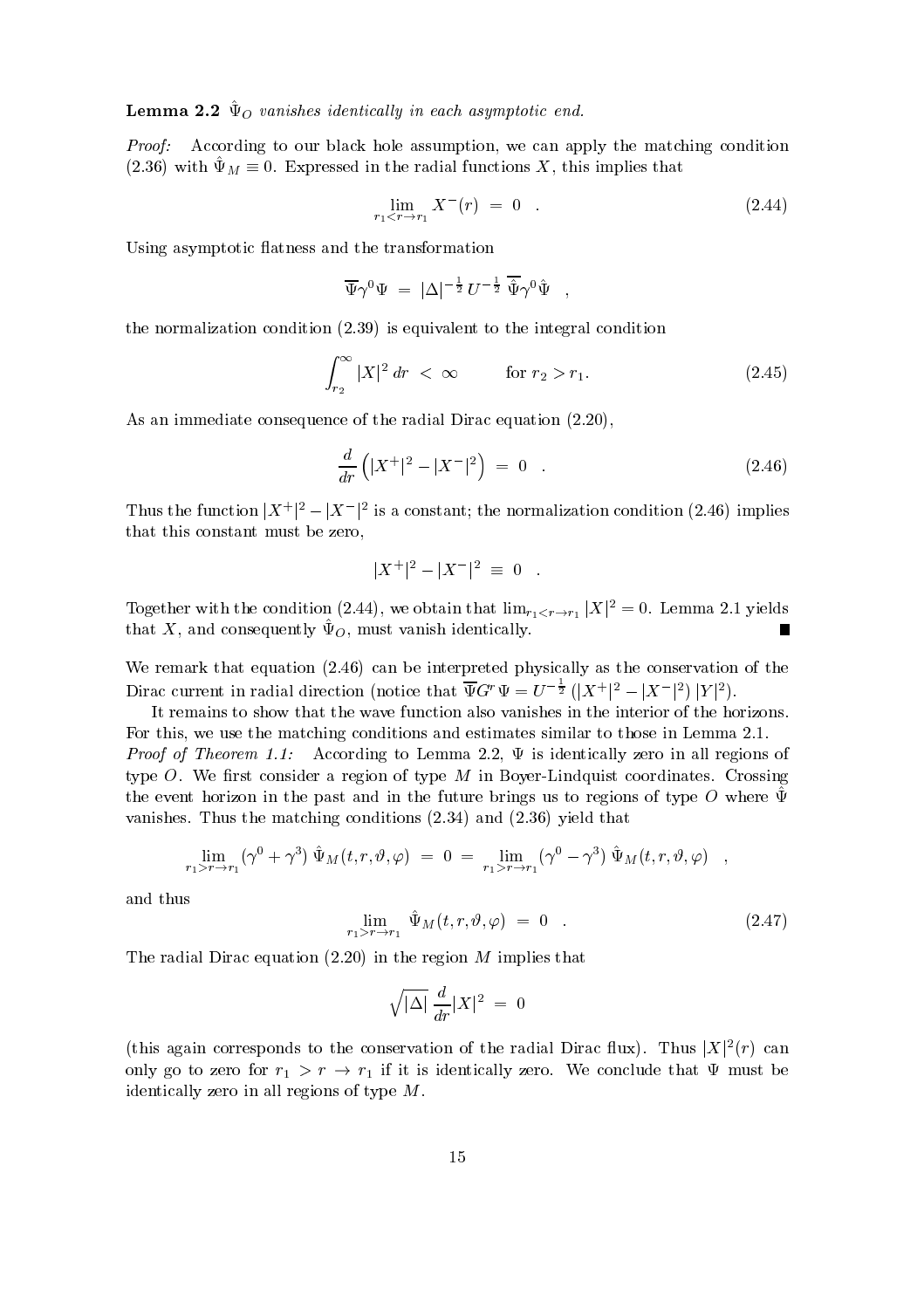Finally, we consider a region of type  $I$  in Boyer-Lindquist coordinates. We can cross the Cauchy field  $\cdots$  or the  $\cdots$  or the  $\cdots$  of the  $\cdots$  of the  $\cdots$  of type  $\cdots$   $\cdots$   $\cdots$  $\Psi M = 0$ . Thus the matching conditions  $(2.56)$  and  $(2.56)$  imply that

$$
\lim_{r_0 < r \to r_0} \hat{\Psi}_I(t, r, \vartheta, \varphi) = 0 \tag{2.48}
$$

The radial Dirac equation  $(2.20)$  inside the Cauchy horizon is the same as in the asymptotic end. Thus the estimate  $(z, z)$  again holds, and we conclude from  $(z, z_0)$  that  $\psi_f$ vanishes identically

#### 3 The General Separable Case

Our goal in the present section is to prove an analogue of Theorem 1.1 for the most general stationary axisymmetric and orthogonally transitive metric in which the Dirac equation can be separated into ordinary dierential equations by Chandrasekhars procedure An expression for this metric was determined in  $[14]$ . When the Einstein-Maxwell equations are imposed, this metric gives rise to all the generalizations of the Kerr-Newman solution discovered by Carter  $[1]$ , as well as to a family of exact solutions for which the orbits of the two-parameter Abelian isometry group are null surfaces [9].

Our aim will be to state as many of the hypotheses of our theorem as possible in purely geometric terms. We will thus begin by giving a geometric characterization of the metric which constitutes the starting point of  $[9]$ . We will limit ourselves to the case when the orbits of the isometry group are time-like 2-surfaces, since the procedure is quite similar in the case of space-like or null orbits. We wish to point out that the assumption of orthogonal transitivity is a very natural one to make in a general relativistic context Indeed it is a classical theorem of Carter and Papapetrou [2] that if the energy-momentum tensor satisfies some mild invariance conditions, then every stationary axisymmetric solution of the Einstein equations has the property of admitting through every point a 2-surface which is orthogonal to the orbit of the isometry group through that point, i.e. the metric is orthogonally transitive

Let us first recall from  $[8]$  that any four-dimensional metric of Lorentzian signature admitting a two-parameter Abelian group of isometries acting orthogonally transitively on time-like orbits admits local coordinates  $(u, v, w, x)$  in which

$$
ds^{2} = T^{-2} \left[ (L du + M dv)^{2} - (N du + P dv)^{2} - \frac{dw^{2}}{W} - \frac{dx^{2}}{X} \right], \qquad (3.1)
$$

where the metric coefficients  $L$ ,  $M$ ,  $N$ ,  $P$  and the comormal factor  $T$  - are functions of x and w only, and where  $X = X(x)$ ,  $W = W(w)$ . Furthermore, we have  $LP - MN \neq 0$ ,  $T > 0$ ,  $W > 0$ ,  $X > 0$  in order for the metric to have the required Lorentzian signature. It is manifest that the action on the isometry group generated by the Killing vectors  $\overline{\partial u}$  and  $\overline{\partial v}$  is orthogonally transitive since the orbits, which are given by the time-like

<sup>&</sup>lt;sup>3</sup>We should point out that there exist metrics admitting only one Killing vector, in which the Dirac equation is completely separable into ordinary differential equations [11]. These metrics are not covered by Chandrasekhar's approach since the symmetry operators underlying this different type of separability are necessarily of order or higher In contrast Chandrasekhars method always gives rise to symmetry operators of order 1 since it fits into Miller's theory of factorizable separable systems  $[15]$ .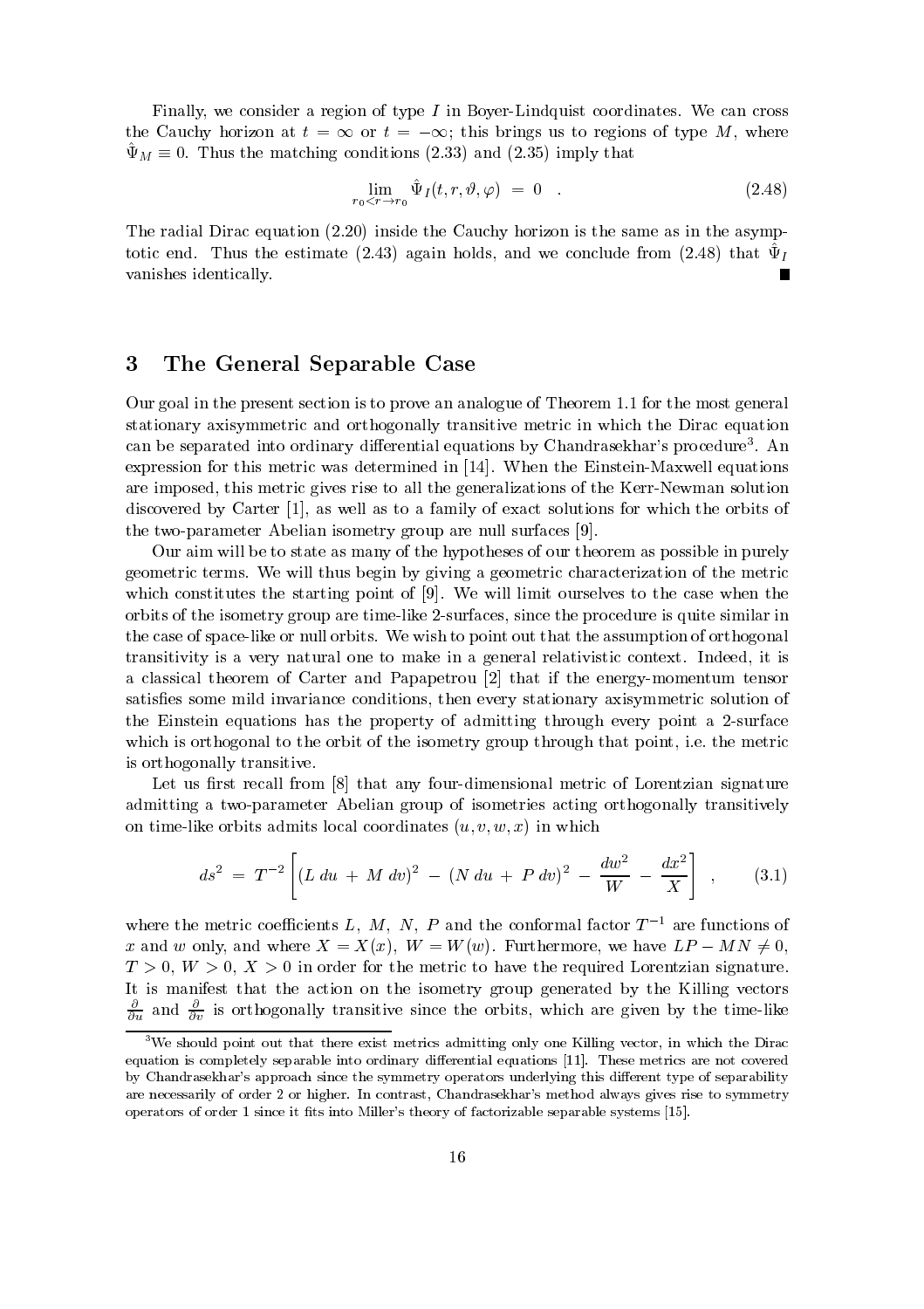2-surfaces  $x = c_1, w = c_2$ , admit the orthogonal 2-surfaces given by  $u = c_1, v = c_2$ . Carter [2] proved furthermore that the four-dimensional Lorentzian metrics admitting an Abelian isometry group acting orthogonally transitively on non-null orbits have the following remarkable property: there exists in the isotropy subgroup at every point an element of order two whose differential  $\mathcal L$  maps every vector X in the tangent space to the orbit through that point to its opposite, and maps every vector  $Y$  in the normal space to the orbit to itself. In the local coordinates  $(u, v, w, x)$ , this involutive isometry is given by mapping  $(u, v, w, x) \rightarrow (-u, -v, w, x)$ . Recall now that a Newman-Penrose null frame for the metric (the) or sample is saymouth and in  $\mathcal{L}_1$  we have the involution  $\mathcal{L}_2$  , we have the involution

$$
\mathcal{L}(l) = -n \quad ; \quad \mathcal{L}(n) = -l \quad , \quad \mathcal{L}(m) = -\overline{m} \quad , \quad \mathcal{L}(\overline{m}) = -m \quad . \tag{3.2}
$$

A symmetric null frame is  $\{ \cdot, \cdot, \cdot, \cdot, \cdot \}$  and the metric  $\{ \cdot, \cdot, \cdot \}$  , and  $\{ \cdot, \cdot, \cdot \}$ 

$$
l = \frac{T}{\sqrt{2}} \left( \frac{1}{LP - MN} \left( P \frac{\partial}{\partial u} - N \frac{\partial}{\partial v} \right) + \sqrt{W} \frac{\partial}{\partial w} \right)
$$
  
\n
$$
n = \frac{T}{\sqrt{2}} \left( \frac{1}{LP - MN} \left( P \frac{\partial}{\partial u} - N \frac{\partial}{\partial v} \right) - \sqrt{W} \frac{\partial}{\partial w} \right)
$$
  
\n
$$
m = \frac{T}{\sqrt{2}} \left( \frac{1}{LP - MN} \left( -M \frac{\partial}{\partial u} + L \frac{\partial}{\partial v} \right) - i\sqrt{X} \frac{\partial}{\partial x} \right)
$$
  
\n
$$
\overline{m} = \frac{T}{\sqrt{2}} \left( \frac{1}{LP - MN} \left( -M \frac{\partial}{\partial u} + L \frac{\partial}{\partial v} \right) + i\sqrt{X} \frac{\partial}{\partial x} \right) ,
$$

Besides the metric - we will also consider the electromagnetic vector potential given by

$$
\mathcal{A} = A_j dx^j = T (H (L du + M dv) + K (N du + P dv)) , \qquad (3.3)
$$

where  $\mathbf{H} = \mathbf{H} \times \mathbf{H}$  is a subset of the action -  $\mathbf{H}$ of the isometry group of the metric (vir). Itself the Maxwell metric form for  $\mathbf{r}$ is skew-invariant under the involution  $\mathcal{L}$ , so that the electromagnetic energy-momentum tensor is invariant under  $\mathcal{L}$ , in accordance with the hypotheses of the Carter-Papapetrou theorem [2].

It was shown in [14] that a necessary condition for the Dirac equation  $(G - m) \Psi =$  to be separable in the above symmetric null frame for the metric - and in the electromagnetic vector potential (i.e.) in that the metric functions at the metric  $\sim$  and  $\sim$ the constraints

$$
\frac{\partial}{\partial x}(\frac{L}{LP-MN}) = 0 , \frac{\partial}{\partial x}(\frac{M}{LP-MN}) = 0 ,
$$
  

$$
\frac{\partial}{\partial w}(\frac{N}{LP-MN}) = 0 , \frac{\partial}{\partial w}(\frac{P}{LP-MN}) = 0 .
$$

In geometric terms, these conformally invariant conditions are equivalent to the requirement that the flows of the null vectors fields  $l$  and  $n$  of the symmetric frame be *geodesic* and *shear-free*,

$$
\begin{array}{rcl} l^j \nabla_j l^k & = & 0 \,\, , \qquad 2(\nabla_j l_k + \nabla_k l_j) - (\nabla^p l_p) g_{jk} \,\, = \,\, 0 \ \ \, , \\ n^j \nabla_j n^k & = & 0 \,\, , \quad 2(\nabla_j n_k + \nabla_k n_j) - (\nabla^p n_p) g_{jk} \,\, = \,\, 0 \ \ \, . \end{array}
$$

It is noteworthy that these conditions are necessary and sufficient for the Stäckel separability in the metric (field) to the metric conditions for the second contract  $\alpha$  ,  $\alpha$  ,  $\alpha$ 

$$
g^{jk}\frac{\partial S}{\partial x^j}\frac{\partial S}{\partial x^k} = 0 \quad .
$$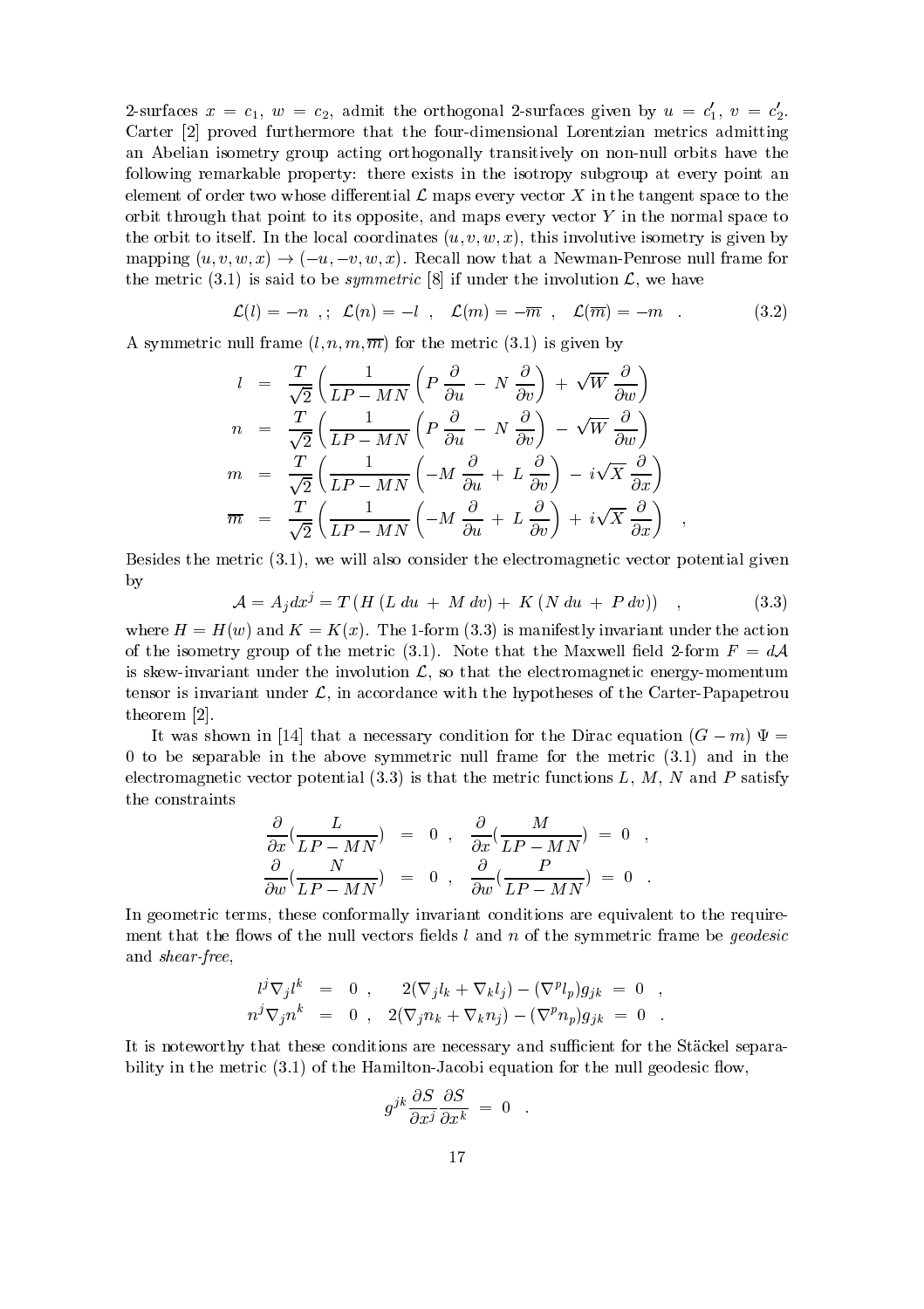By implementing these separability conditions and doing some relabeling of the metric functions and the coordinates we see see Section - that the metric can be put in the form

$$
ds^{2} = T^{-2} \left[ \frac{W}{Z} (e_{1} du + m dv)^{2} - \frac{Z}{W} dw^{2} - \frac{X}{Z} (e_{2} du + p dv)^{2} - \frac{Z}{X} dx^{2} \right], \quad (3.4)
$$

where e-constants and where e-constants and where e-constants and where  $\Delta$ 

$$
m \; = \; m(x) \;\; , \ \ \, p \; = \; p(w) \;\; , \ \ \, Z \; = \; e_1 p - e_2 m \ \ \, .
$$

The next necessary condition for the Dirac equation to be solvable by separation of vari ables in the symmetric frame for the metric  $\{1, 1, 2, \ldots\}$  and the electromagnetic potential  $\{1, 1, 2, \ldots\}$ is is that the algebraic structure of the Weyl conformal curvature tensor be of type  $D$  in the Petrov-Penrose classification  $[14]$ . This conformally invariant condition is necessary and sufficient for the separability of the massless Dirac or Weyl neutrino equation  $G\Psi = 0$ see Theorem The type D condition for the metric - can be expressed by the condition that the 1-form  $\omega$  given by

$$
\omega := (4Z)^{-1} (e_1 m'(x) dw + e_2 p'(w) dx)
$$

be closed

$$
d\omega = 0.\tag{3.5}
$$

We therefore have locally

 $\omega = d\mathcal{B}$ 

for some real-valued function  $\mathcal{B}(w, x)$ .

Finally it was shown in Theorem - that the massive Dirac equation Gm is separable in the symmetric frame for the metric - if in addition to the conditions stated above, there exist real-valued functions  $g(x)$  and  $h(w)$  such that

$$
Z^{1/2}T^{-1} \exp(2i\mathcal{B}) = h(w) + ig(x) \quad . \tag{3.6}
$$

This is the only separability condition for the Dirac equation which is not conformally invariant

was proved in the type D condition and the two proved in the two sections of the section  $\mathcal{L}$ this commutation is satisfacting the set of coordinates used the metric of the metric - and metric - and metric chosen in such a way that the metric functions of the many  $\mu$  (  $\mu$  )) the constants e-functions e-functions e-functions e-functions e-functions e-functions e-functions e-functions e-functions e-functions e-functions efunction  $\beta$  take one of the following four forms:

Case A

$$
e_1 = 1 = e_2
$$
,  $p(w) = w^2$ ,  $m(x) = -x^2$ ,  
\n $B = \frac{i}{4} \log \left( \frac{w - ix}{w + ix} \right)$ .

Case  $B_-\colon$ 

$$
e_1 = 0 , e_2 = 1 , p(w) = 2kw , m(x) = -x^2 - k^2 ,
$$
  

$$
\mathcal{B} = \frac{i}{4} \log \left( \frac{k - ix}{k + ix} \right) .
$$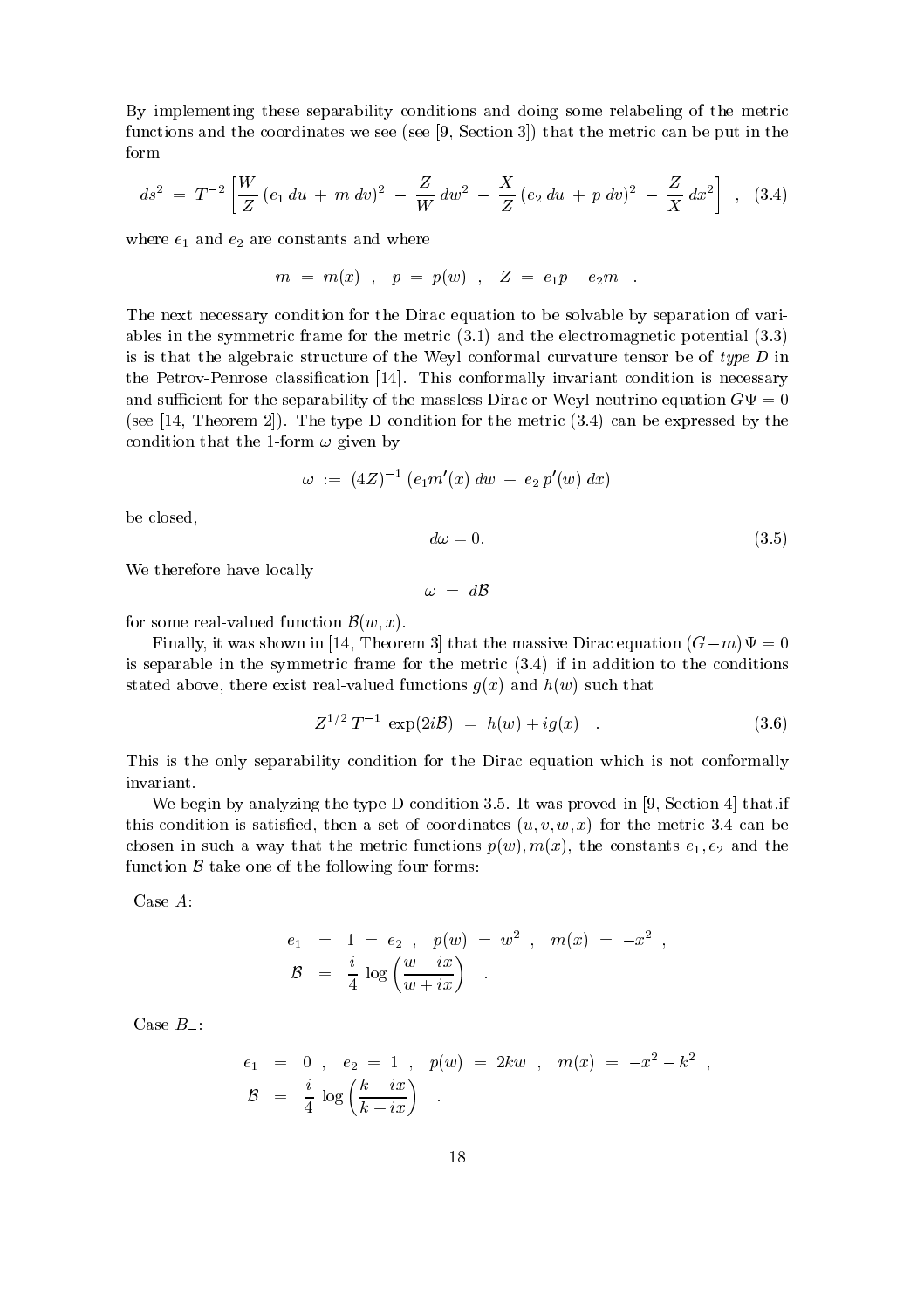Case  $B_+$ :

$$
e_1 = 1 , e_2 = 0 , p(w) = w^2 + l^2 , m(x) = -2lx ,
$$
  

$$
B = \frac{i}{4} \log \left( \frac{w - il}{w + il} \right) .
$$

Case  $C^{00}$ :

$$
\begin{array}{rcl}\ne_1 & = & 1 \quad , \quad e_2 & = & 0 \quad , \quad p(w) & = & 1 \quad , \quad m(x) & = & 0 \quad , \\
\mathcal{B} & = & -\pi/4 \quad .\end{array}
$$

We are using the same labelling for the cases given above as the one used in  $[1, 9]$ . Each of these cases admits an invariant characterization which we will not recall here but which is given in the separability condition  $\mathcal{N}$  . We conclude that the separability condition  $\mathcal{N}$ conformal factor  $I$  - must be constant in each of the cases  $A, D_-, D_+,$  and  $C^-.$  This constant can be normalized to one by a rescaling of the coordinates

We will restrict our attention for the rest of this section to Case  $A$ , which can be thought of as the generic case. Indeed, we will see below that the solutions one obtains when imposing the Einstein-Maxwell equations in Case  $A$  contain the Kerr-Newman solution as a special case. On the other hand, it is shown in  $[1, 9]$  that the solutions one obtains when imposing the Einstein-Maxwell equations in the remaining cases have isometry groups of dimension 4 in Cases  $D_-, D_+$  and  $\sigma$  in Case C  $\cap$  . These solutions notably include the Taub-NUT and Robinson-Bertotti metrics. Furthermore, it is shown in the above references that all these solutions can be obtained from Carter's  $\vec{A}$  solution by a suitable limiting process.

The metric in Case A is thus given by

$$
ds^2 = \frac{W(w)}{w^2 + x^2} (du - x^2 dv)^2 - \frac{w^2 + x^2}{W(w)} dw^2 - \frac{X(x)}{w^2 + x^2} (du + w^2 dv)^2 - \frac{w^2 + x^2}{X(x)} dx^2
$$
 (3.7)

. The diracted by a procedure of the metric states of the metric analogous to procedure and the separated by a the one described in Section 2 for the Kerr-Newman metric. It is proved in  $[14]$  that the spinor field given by  $4$ 

$$
\Psi(u, v, w, x) = e^{-i(\omega u + kv)} \left( W(w) \right)^{\frac{1}{4}} \begin{pmatrix} (w - ix)^{1/2} X_{-}(w) Y_{-}(x) \\ (w - ix)^{1/2} X_{+}(w) Y_{+}(x) \\ (w + ix)^{1/2} X_{+}(w) Y_{-}(x) \\ (w + ix)^{1/2} X_{-}(w) Y_{+}(x) \end{pmatrix} , \quad (3.8)
$$

where  $\omega$  and k are constants, will be a solution of the Dirac equation expressed in the symmetric frame for the metric - and the Weyl representation of the Dirac matrices if and only if the transformed spinor

$$
\Phi(w, x) = \begin{pmatrix} X_{-}(w) Y_{-}(x) \\ X_{+}(w) Y_{+}(x) \\ X_{+}(w) Y_{-}(x) \\ X_{-}(w) Y_{+}(x) \end{pmatrix} . \tag{3.9}
$$

To facilitate the comparison with the expression given in (2.15) for the Kerr-Newman case, we have chosen to include the factor  $W^{\frac{1}{4}}$  in the transformation of the spinor field. Just as in the Kerr-Newman case, this transformation has the effect of producing a slightly simpler eigenvalue equation in the variable  $w$  than the one obtained in [14].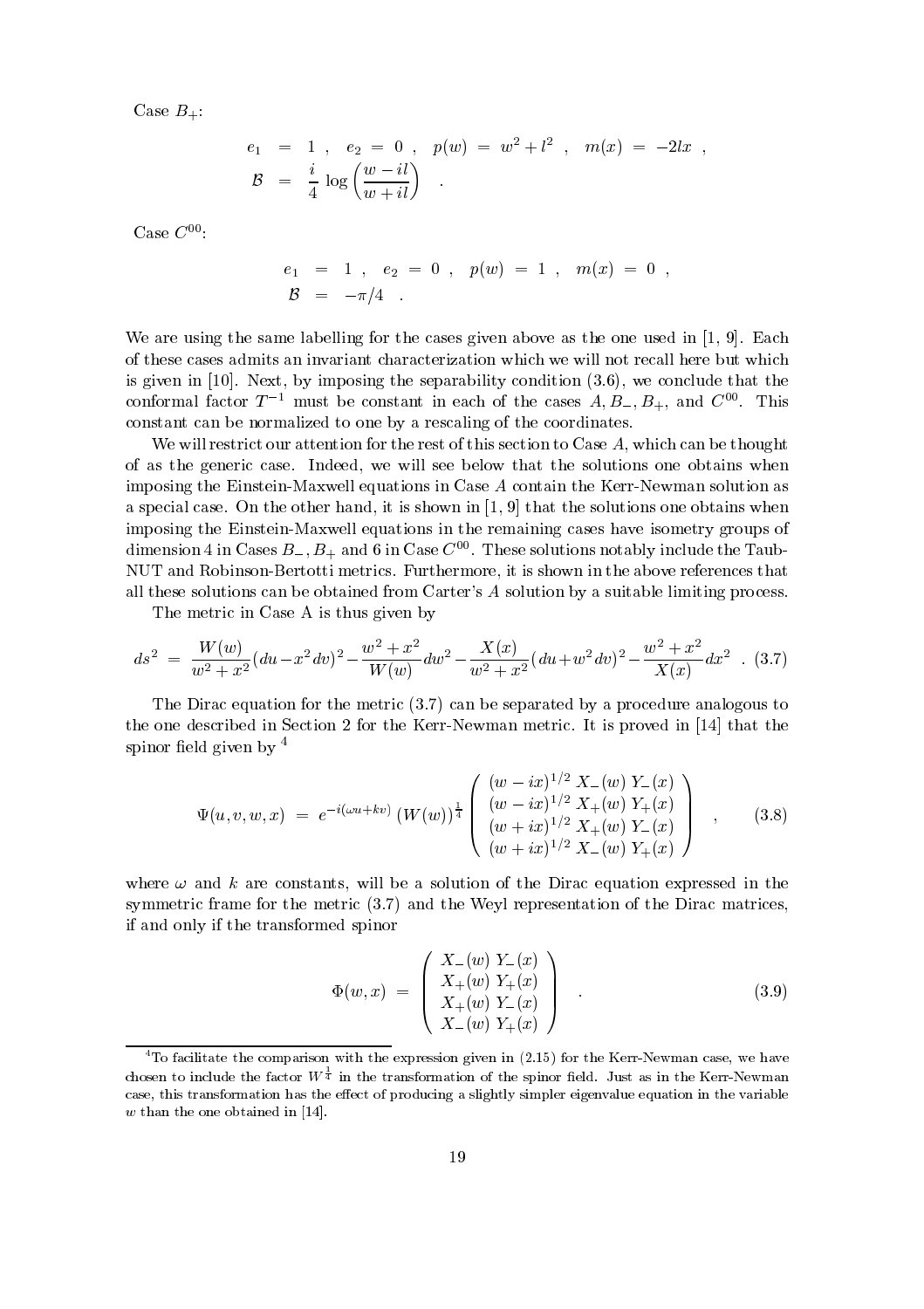satisfies the eigenvalue problems given by

$$
\mathcal{W}\,\Phi = \lambda\,\Phi \quad , \qquad \mathcal{X}\,\Phi = -\lambda\,\Phi \quad , \tag{3.10}
$$

 $\overline{\phantom{a}}$ 

where

$$
\mathcal{W} = \begin{pmatrix} im w & 0 & \sqrt{W} \, \mathcal{D}_{w+} & 0 \\ 0 & -im w & 0 & \sqrt{W} \, \mathcal{D}_{w-} \\ \sqrt{W} \, \mathcal{D}_{w-} & 0 & -im w & 0 \\ 0 & \sqrt{W} \, \mathcal{D}_{w+} & 0 & im w \end{pmatrix}
$$

$$
\mathcal{X} = \begin{pmatrix} -m x & 0 & 0 & \sqrt{X} \, \mathcal{L}_{x+} \\ 0 & m x & -\sqrt{X} \, \mathcal{L}_{x-} & 0 \\ 0 & \sqrt{X} \, \mathcal{L}_{x+} & -m x & 0 \\ -\sqrt{X} \, \mathcal{L}_{x-} & 0 & 0 & m x \end{pmatrix} ,
$$

and Dw- and Lx- are the ordinary dierential operators dened by

$$
\mathcal{D}_{w\pm} = \frac{\partial}{\partial w} \mp \frac{1}{W(w)} \left[ -i\omega w^2 + ik - ieH(w) \right]
$$
  

$$
\mathcal{L}_{x\pm} = \frac{\partial}{\partial x} \mp i\frac{1}{X(x)} \left[ i\omega x^2 - ik - \frac{1}{4}X'(x) - ieK(x) \right]
$$

As a motivation for our generalization of Theorem we recall from - how the Kerr Newman solution arises as a special case of the metric - and vector potential -- For this, we first impose the Einstein-Maxwell equations

$$
R_{ij} - \frac{1}{2}R g_{ij} - \Lambda g_{ij} = F_{ik}F_j^k - \frac{1}{4}g_{ij}F_{kl}F^{kl} \quad , \tag{3.11}
$$

which determine the remaining functions X, W, and the electromagnetic field  $\mathcal{F} = d\mathcal{A}$ .<br>The general solution is given by

$$
W = \frac{\Lambda}{3} w^4 + f_2 w^2 + f_1 w + f_0 + Q^2 + P^2 \tag{3.12}
$$

$$
X = \frac{\Lambda}{3} x^4 - f_2 x^2 + g_1 x + f_0 \tag{3.13}
$$

$$
\mathcal{A} = \frac{1}{w^2 + x^2} \left( Q w (du - x^2 dv) + P x (du + w^2 dv) \right) , \qquad (3.14)
$$

where Q and P denote the electric and magnetic monopole moments and f f- f gare arbitrary parameters. These solutions were first discovered by Carter  $[1]$ . The Kerr-Newman solution is obtained as a special case by putting suitable restrictions on the pa rameters and from the metric and by indicate the metric and by indicate the metric and by indicate the choice o of coordinates  $(u, v, w, x)$  the additional hypothesis that the metric is stationary axisymmetric (as opposed to simply admitting a two-dimensional Abelian isometry group). This procedure will serve us as a guide in formulating the conditions under which the analogue of Theorem I holds for the Dirac equation is the metric  $\mathbf{r}_i$ 

We first re-label the coordinates  $(u, v, w, x)$  as  $(t, \varphi, r, \mu)$  and rescale the ignorable coordinates the so as to have e-dimensional  $\mathcal{A}$  while a is a constant Note that while a is a constant Note that while a sois freely normalizable at this stage, it will become an essential non-normalizable parameter once our freedom to scale the coordinates will have been exhausted. The expressions of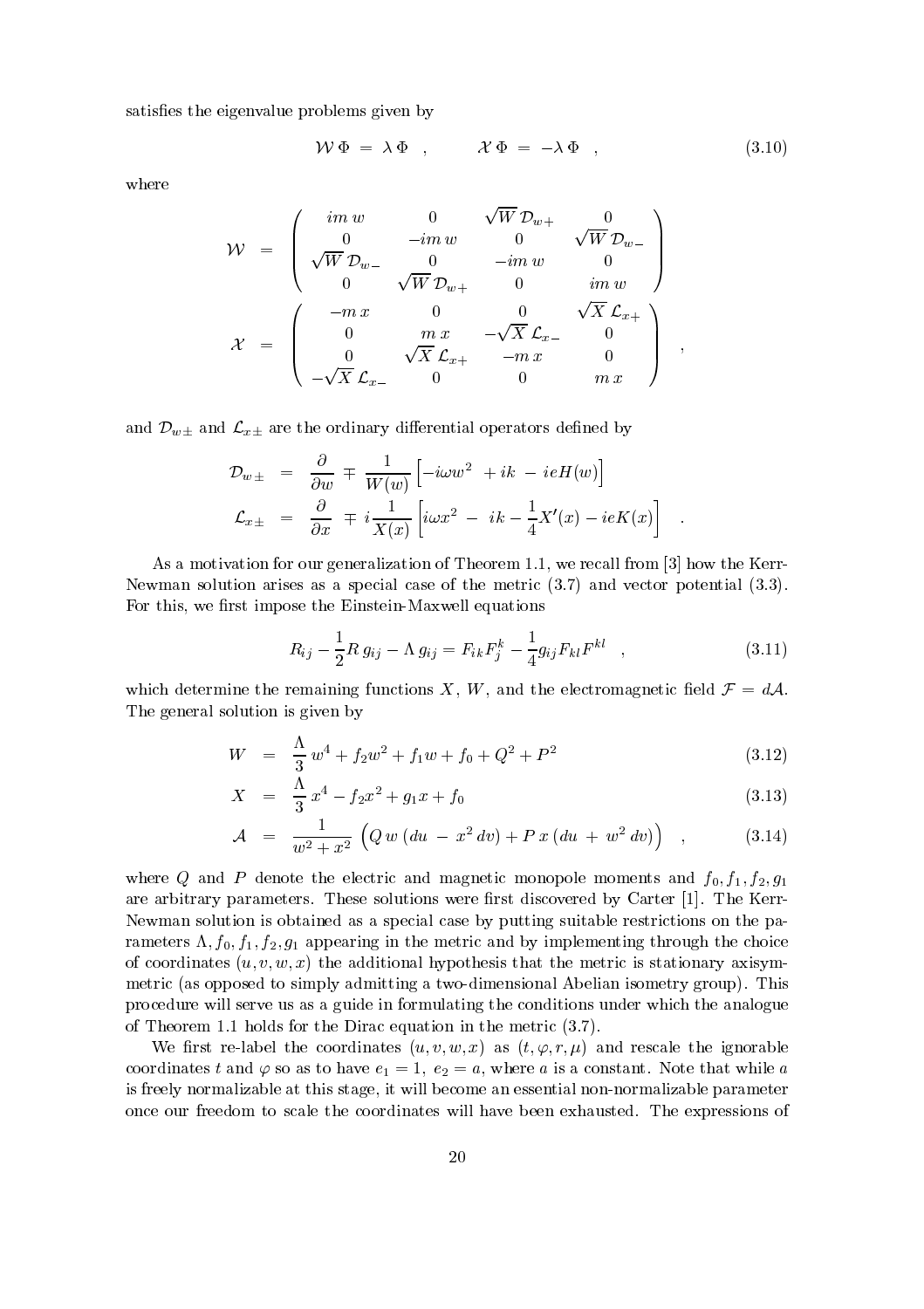the metric functions  $p(r)$  and  $m(\mu)$  will thus be slightly different in this normalization of the coordinates. We have

$$
p(r) \; = \; r^2 \;\; , \quad m(\mu) \; = \; -a \mu^2 \ \ \, .
$$

Taking the cosmological constant A to be zero, the metric functions  $W^{-}(r)$  and  $\Lambda^{-}( \mu )$ appearing in Carter's  $A$  solution will take the form

$$
W(r) = f_2 r^2 - 2M r + f_0 a^2 + Q^2 + P^2 , \quad X(\mu) = -f_2 \mu^2 + g_1 \mu + f_0 .
$$

We now implement the hypothesis of axisymmetry of the metric by letting  $\varphi$  be an angular polar coordinate adapted to the axis of symmetry of the metric and taking  $\mu$  to be proportional to the cosine of the polar angle measured from the axis. The range of  $\varphi$ will thus be the interval  $(0, 2\pi)$  and the range of  $\mu$  will be a bounded open interval. In order for the metric to be of hyperbolic signature, we must require that  $X(\mu)$  be positive for  $\mu$  varying in that bounded interval. It follows that the roots of  $X(\mu)$  must be distinct and that  $X(\mu)$  must be positive as  $\mu$  varies in the interval bounded by these roots. This gives the constraints

$$
f_2 > 0 \quad , \qquad \quad g_1^2 + 4 f_2 f_0 > 0 \quad .
$$

Next, we can ensure that the singular behavior of the metric at the roots of  $X(\mu)$  is caused by nothing more than the usual angular coordinate singularity at the polar axis by choosing the ignorable coordinates and the remaining parameters appearing in the metric in such a way that the roots of  $m(\mu)$  and  $X(\mu)$  coincide. Thus, we use our residual freedom to replace t by a constant linear combination of t and  $\varphi$  to add the same arbitrary constant to  $p(r)$  and  $m(\mu)$ . The roots of  $m(\mu)$  will then be located at the endpoints of a symmetric interval  $(-c, c)$ . In order for the roots of  $X(\mu)$  to also be located at c and  $-c$ , the coefficients g-file and f must necessarily the relationship the relationship the relationship of the relationship of the relationship of the relationship of the relationship of the relationship of the relationship of t

$$
g_1\ =\ 0\ \ ,\quad f_2\ >\ 0\ \ ,\quad f_0\ >\ 0\ \ .
$$

We can now set  $f_2 = f_0 = 1$  by rescaling  $\mu$  and r, so that the range of  $\mu$  becomes the interval  $(-1, 1)$ . With these normalizations, the parameter a has now become an essential parameter in the metric. The metric functions  $p, m, W$  and X thus reduce to

$$
p(r) = r2 + a2 , \t m(\mu) = a(1 - \mu2) ,W(r) = r2 - 2Mr + a2 + Q2 + P2 , X(\mu) = 1 - \mu2 .
$$

where the by letting cos  $\mu$  . In the Kerry the Kerry the Kerry the Kerry the Kerry the Kerry the Kerry theorem in Boyer-Lindquist coordinates  $(2.1)$ .

We are now ready to state a theorem which generalizes Theorem 1.1 to the most general family of stationary axisymmetric metrics in which the Dirac equation is solvable by separation of variables We will consider a normal form for the metrics - of Case A in which the stationary and axisymmetric character of the metric is made manifest through an appropriate choice of coordinates and by the imposition of suitable restrictions on the singularities of the metric functions. This normal form is easily established by a procedure similar to the one we described above for the Kerr-Newman metric.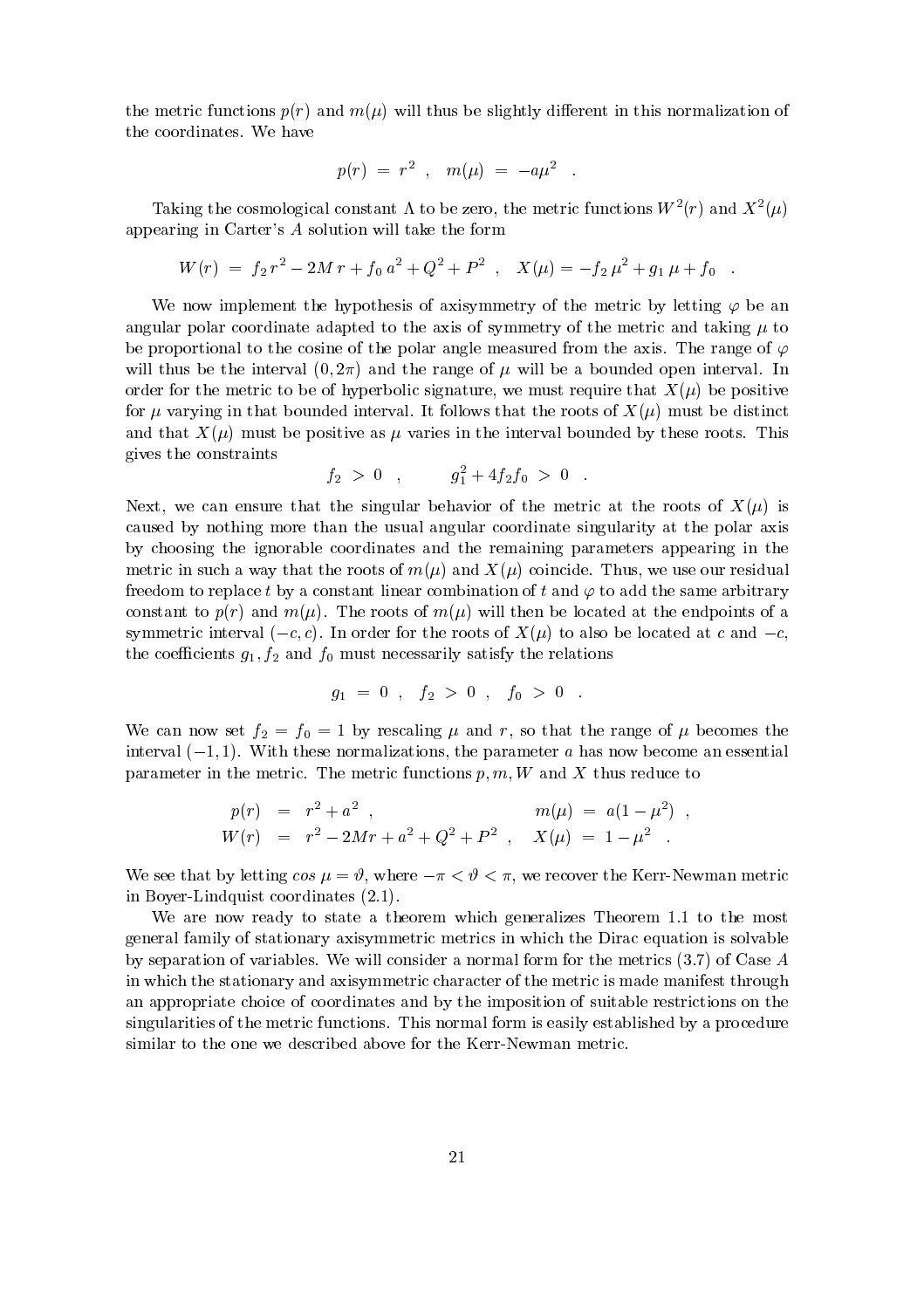**Theorem 3.1** Consider the stationary, axisymmetric metric and the vector potential given by

$$
ds^{2} = \frac{W(r)}{r^{2} + a^{2}\mu^{2}} \left(dt - a\left(1 - \mu^{2}\right)d\varphi\right)^{2} - \frac{r^{2} + a^{2}\mu^{2}}{W(r)} dr^{2}
$$

$$
-\frac{X(\mu)}{r^{2} + a^{2}\mu^{2}} \left(a\,dt - \left(r^{2} + a^{2}\right)d\varphi\right)^{2} - \frac{r^{2} + a^{2}\mu^{2}}{X(\mu)} d\mu^{2} , \tag{3.15}
$$

$$
\mathcal{A} = \frac{1}{r^2 + a^2 \mu^2} \left( H(r) \left( dt - a \left( 1 - \mu^2 \right) d\varphi \right) + K(\mu) \left( a \, dt - \left( r^2 + a^2 \right) d\varphi \right) \right) , \quad (3.16)
$$

where  $a > 0$ ,  $-\infty < i < \infty$ ,  $0 < \varphi < 2\pi$ ,  $\Pi(T) \in \mathbb{C}$  (IR), and  $\mathbb{A}(\mu) \in \mathbb{C}$  (1-1, 1). Assume that the functions  $X(\mu) \in C^{\infty}([-1,1])$  and  $W(r) \in C^{\infty}(\mathbb{R})$  have simple zeros at  $r$  , and respect to the range of the range of the range of the range of  $r$  , and  $r$  and  $r$ r strained furthermore that the metric is assumed that the metric is assumptotic is assumption of the metric is

$$
0 < \lim_{r \to \pm \infty} r^{-2} \, W(r) \, < \, \infty \quad .
$$

Then the Dirac equation  $(G - m) \Psi = 0$  has no normalizable time-periodic solutions.

This theorem can be thought of as an analogue in the axisymmetric context of the gen eralization presented in - Remark - of the nonexistence theorem for normalizable time-periodic solutions of the Dirac equation in the Reissner-Nordström background. We can likewise argue here that the proof of Theorem - is similar to that of Theorem Indeed we can see from - that the separated equations obtained for the metric are similar in structure to those obtained in the Kerr-Newman case. Next, we remark that in view of the assumptions made in Theorem - to ensure the regularity of the metric at the symmetry axis it follows that the maximal analytic extension of the maximal analytic extension of the metric  $\mathcal{L}_1$ have a conformal diagram similar in structure to the one obtained for the nonextreme Kerr-Newman metric (see Figure 1). We thus conclude that matching conditions for the spinor elds across the form in the form in the form in the equations -  $\alpha$  form  $\alpha$  ,  $\beta$  is the equations were obtained for the Kerr-Newman case. The key observation is then that the assumption that we made about the zeros of  $W(r)$  will guarantee that the estimate required to prove the analogue of Lemma 2.1 is valid in this more general context. Finally, the regularity of the eigenfunctions of the angular equation is established by the same procedure as in the Kerr-Newman case, by showing that the angular operator can be viewed as an essentially self-adjoint elliptic operator on the 2-sphere  $S^2$  with  $C^{\infty}$  coefficients.

We conclude by remarking that nonexistence theorems similar to Theorems and likewise hold true in Cases  $B_+, B_-,$  and  $C^-.$ 

## A Regularity of the Angular Part

In this appendix, we will show that all solutions of the angular equation  $(2.21)$  are regular. More precisely, we will see that these functions are of class  $C^{\infty}$  in the open interval - and uniformly bounded on the closed interval - The method is to reduce the problem to an elliptic eigenvalue equation on the 2-sphere, where standard elliptic regularity theory can be applied

Consider on  $\beta$  the PDE

$$
\left(i\sigma^1\left(\frac{\partial}{\partial\vartheta} + \frac{\cot\vartheta}{2}\right) + i\sigma^2\frac{1}{\sin\vartheta}\frac{\partial}{\partial\varphi} + a\omega\sin\vartheta\sigma^2 - am\cos\vartheta\sigma^3\right)\alpha = \lambda\alpha \quad (A.1)
$$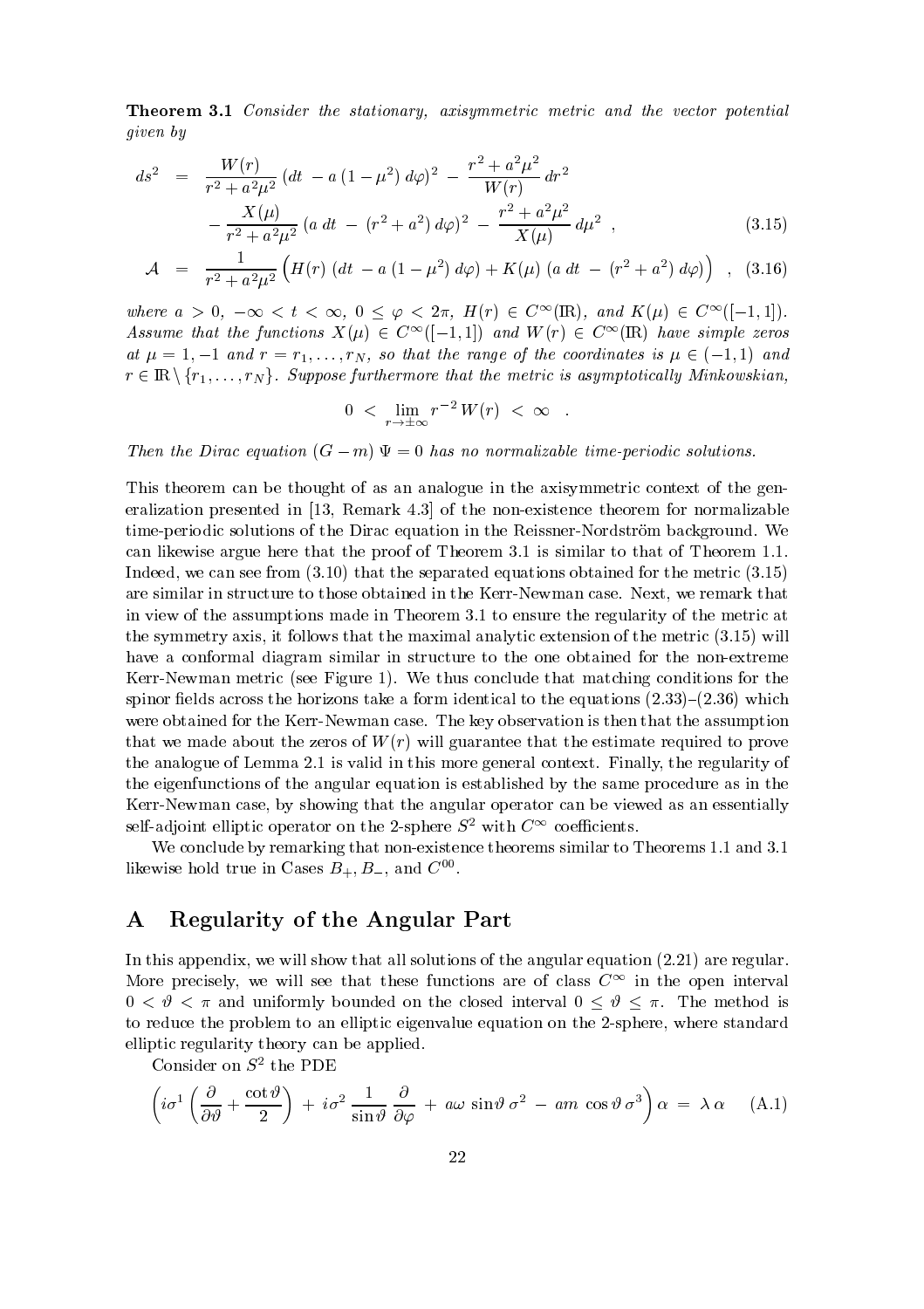for a two-component, complex function  $\alpha$  ( $\sigma^j$  are again the Pauli matrices (2.6)). With the ansatz

$$
\alpha ~=~ e^{-ik\varphi}~\left( \begin{array}{c} iY_- \\ Y_+ \end{array} \right) ~~,
$$

the eigenvalue equation  $(A.1)$  simplifies to  $(2.21)$ . Thus it suffices to show regularity for the solutions of  $(A.1)$ .

Unfortunately, the coefficients in  $(A.1)$  have singularities (which are not just removable by a coordinate transformation on S<sup>-</sup>). However, after performing the transformation

$$
\alpha \rightarrow \tilde{\alpha} = U\alpha \quad \text{with} \quad U(\vartheta,\varphi) \ = \ \exp\!\left(-i\,\frac{\varphi}{2}\,\sigma^3\right) \ \exp\!\left(-i\,\frac{\vartheta}{2}\,\sigma^2\right) \quad ,
$$

which is uniformly bounded on  $S^2$  and smooth away from the poles, we obtain for  $\tilde{\alpha}$  the equation  $A\tilde{\alpha} = \lambda \tilde{\alpha}$  with the smooth operator

$$
A = i \left( \vec{\sigma} \vec{\nabla} - \sigma^r \frac{\partial}{\partial r} \right) + a \omega \sin \vartheta \sigma \varphi - am \cos \vartheta \sigma^r ,
$$

where  $\sigma^r$  and  $\sigma^{\varphi}$  denote the Pauli matrices in polar coordinates,

$$
\sigma^r = \sin \theta \cos \varphi \sigma^1 + \sin \theta \sin \varphi \sigma^2 + \cos \theta \sigma^3
$$
  

$$
\sigma^{\varphi} = -\sin \varphi \sigma^1 + \cos \varphi \sigma^2.
$$

The operator A is essentially self-adjoint on  $C^+(S^-)$   $\subset$   $L^-(S^-)$ . Thus its square A is a positive, essentially self-adjoint operator with smooth coefficients on a compact domain. Standard elliptic theory yields that  $A^2$  has a purely discrete spectrum with finitedimensional eigenspaces and smooth eigenfunctions. Since the eigenvectors of  $A$  are ob- $\tanh$  tained by diagonalizing  $A$  on the nilite-dimensional eigenspaces of  $A^-$ , they are also smooth.

Acknowledgements: We would like to thank McGill University, Montréal, and the Max Planck Institute for Mathematics in the Sciences, Leipzig, for their hospitality.

## References

- [1] Carter, B., "Hamilton-Jacobi and Schrödinger Separable Solutions of Einstein's Equations# Commun Math Phys -
- [2] Carter, B., "Killing Horizons and Orthogonally Transitive Groups in Space-Time," J. of Math. Phys., Vol. 10, No. 1, 70-81 (1969)
- Carter B "Black hole equilibrium states# in Black holesLes astres occlus Ecole d été Phys. Théor., Les Houches (1972)
- [4] Carter, B., and R.G. McLenaghan, "Generalized Master Equations for Wave Equation Separation in a Kerr or Kerr-Newman Black Hole Background," in "Marcel Grossmann Meeting on General Relativity," ed. by Remo Ruffini, ICTP Trieste (1979)
- [5] Carter, B., "Bunting Identity and Mazur Identity for Nonlinear Elliptic Systems Including the Black Hole Equilibrium Problem# Comm Math Phys No -\$ 591 (1985)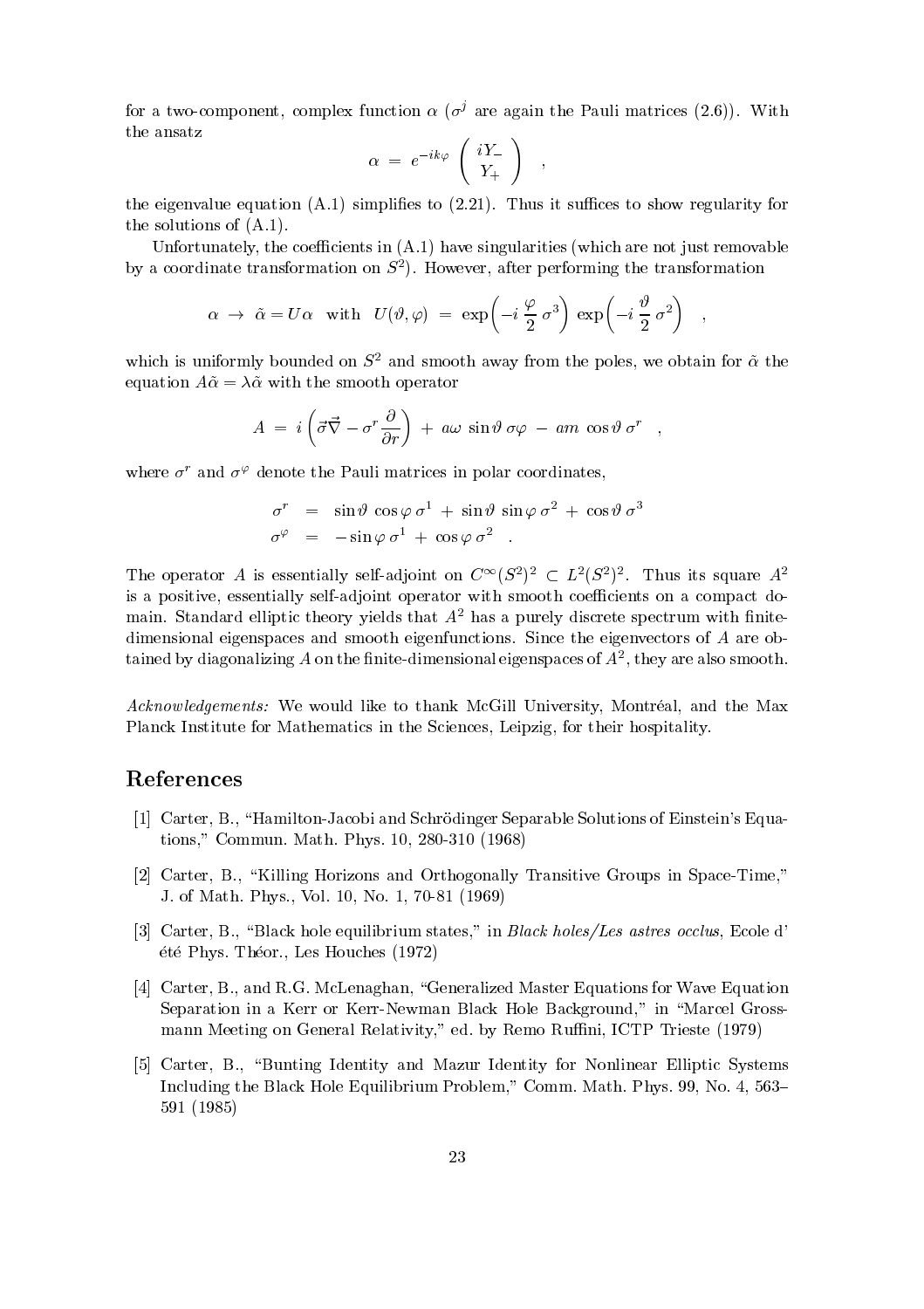- [6] Chandrasekhar, S., "The Mathematical Theory of Black Holes," Oxford University Press (1992)
- [7] Chandrasekhar, S., "The Solution of Dirac's Equation in Kerr Geometry," Proc. Roy. Soc Lond A -
- [8] Debever, R., "Structures pré-maxwelliennes involutives," Bull. Cl. Sci. Acad. R. Belg. LXII, 662-677 (1976).
- [9] Debever, R., Kamran, N., and Mc Lenaghan, R.G., "Exhaustive Integration and a Single Expression for the General Solution of the Type D Vacuum and Electrovac Field Equations with Cosmological Constant," J. of Math. Phys., Vol. 25, No.  $6$ , 1955-1972 (1984)
- [10] Debever, R., Kamran, N., and Mc Lenaghan, R.G., "Sur une nouvelle expression de la solution générale des équations d'Einstein avec champ de Maxwell non singulier, aligné, sans source et avec constante cosmologique," Ann. Inst. Henri Poincaré, Vol. 41, No. 2,  $191-206$  (1984)
- [11] Fels, M., and Kamran, N., " Non-factorizable Separable Systems and Higher-order Symmetries of the Dirac Operator," Proc. Roy. Soc. Lond. A 428, 229-249 (1990)
- [12] Finster, F., "Local  $U(2,2)$  Symmetry in Relativistic Quantum Mechanics," hepthe state of Math Phys Vol - State of Math Phys Vol - State of Math Phys Vol - State of Math Phys Vol - State o
- , and Finster F St Yau "None of Time" and St Yau "None <del>International States of Time</del>Periodic Solutions of TimePer the Dirac Equation in a Reissner-Nordström Black Hole Background,"  $gr-qc/9805050$
- [14] Kamran, N., and McLenaghan, R.G., "Separation of Variables and Symmetry Operators for the Dirac and Weyl Neutrino Equations in the Space-times admitting a twoparameer Abelian Orthogonally Transitive Isometry Group and a Pair of Shear Free Geodesic Null Congruences," J. of Math. Phys., Vol. 25, No. 4, 1019-1027 (1984)
- [15] Miller, W. Jr., "Mechanisms for Variable Separation in Partial Differential Equations and Their Relationship to Group Theory," in "Symmetries and Nonlinear Phenomena," World Scientific (1988)
- [16] Page, D., "Dirac Equation around a Charged, Rotating Black Hole," Phys. Rev. D  $14, 1509 (1976)$
- [17] Parker, T., and C. H. Taubes, "On Witten's Proof of the Positive Energy Theorem," communication of the physical contracts of the set of  $\sim$
- [18] Toop, N., "The Thermal Radiation of Electrons from a Charged Spinning Black Hole in a Cosmological Background," preprint  $D.A.M.T.P.,$  Cambridge  $(1976)$